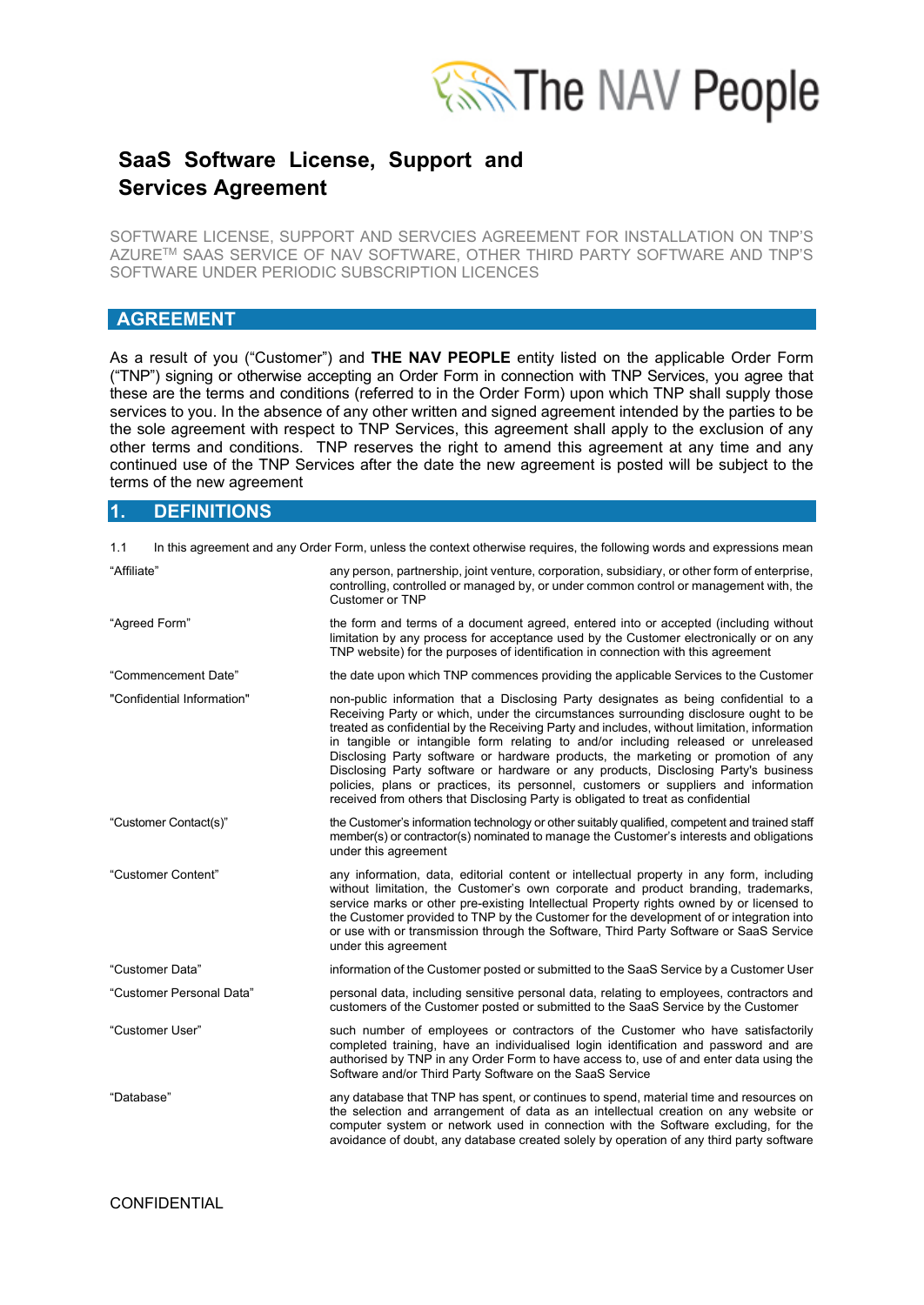

| "Disclosing Party"      | a party to these terms and its Affiliates who disclose Confidential Information to another<br>party                                                                                                                                                                                                                                                                                                                                                                                                                                                                                                                                                                                                                                                                                                                                                                                                                                                                              |  |
|-------------------------|----------------------------------------------------------------------------------------------------------------------------------------------------------------------------------------------------------------------------------------------------------------------------------------------------------------------------------------------------------------------------------------------------------------------------------------------------------------------------------------------------------------------------------------------------------------------------------------------------------------------------------------------------------------------------------------------------------------------------------------------------------------------------------------------------------------------------------------------------------------------------------------------------------------------------------------------------------------------------------|--|
| "Enhancement(s)"        | an updated version of the Software or, if applicable, Third Party Software released<br>generally to its commercial users which may contain enhanced functionality and/or<br>permanent fixes but shall not include a New Release                                                                                                                                                                                                                                                                                                                                                                                                                                                                                                                                                                                                                                                                                                                                                  |  |
| "Intellectual Property" | all intellectual property rights protected by law throughout the world whether registered or<br>not, including without limitation all copyrights, copyright registrations and applications,<br>trademark rights, registrations and applications, patent rights (including the right to apply<br>therefor), patent applications (including the right to claim priority under applicable<br>international conventions) and all patents issuing thereon, industrial property rights,<br>inventions (whether or not patentable), together with all utility and design, know-how,<br>specifications, trade names, mask-work rights, trade secrets, moral rights, author's rights,<br>algorithms, rights in packaging, goodwill, corporate, trade and product branding and other<br>intellectual and industrial property rights, as may exist now and hereafter come into<br>existence, and all renewals and extensions thereof, regardless of state, country or legal<br>jurisdiction |  |
| "Licence Limit(s)"      | the maximum number of concurrent Customer Users that may use the Software and Third<br>Party Software on the SaaS Service as set out in the Order Form                                                                                                                                                                                                                                                                                                                                                                                                                                                                                                                                                                                                                                                                                                                                                                                                                           |  |
| "New Release"           | any new version of the Software which may include substantial new functionality that may<br>be made available by TNP to the Customer from time to time                                                                                                                                                                                                                                                                                                                                                                                                                                                                                                                                                                                                                                                                                                                                                                                                                           |  |
| "Order Form"            | any electronic or hard copy document in Agreed Form setting out from time to time such<br>matters as the Software, Third Party Software, the Commencement Date, Subscription<br>Periods, Subscription Fees and any additional Services to be provided by TNP                                                                                                                                                                                                                                                                                                                                                                                                                                                                                                                                                                                                                                                                                                                     |  |
| "Project Document(s)"   | any documentation that the parties agree will be the output from project meetings<br>conducted under and approved by the Customer pursuant to clause 3 which, without<br>limitation, may include any Order Form, Third Party Software or Software specification as<br>these may be amended from time to time by agreement                                                                                                                                                                                                                                                                                                                                                                                                                                                                                                                                                                                                                                                        |  |
| "Project Manager"       | a suitably skilled representative of TNP nominated in writing to the Customer by TNP from<br>time to time to manage the day to day performance of TNP's obligations under this<br>agreement or any Order Form                                                                                                                                                                                                                                                                                                                                                                                                                                                                                                                                                                                                                                                                                                                                                                    |  |
| "Receiving Party"       | a party to these terms and its Affiliates who receive Confidential Information from another<br>party                                                                                                                                                                                                                                                                                                                                                                                                                                                                                                                                                                                                                                                                                                                                                                                                                                                                             |  |
| "SaaS Service(s)"       | software hosting and related services that TNP is to provide or procure for the Customer,<br>including the Azure ™ service or equivalent, for the Customer to access and use the<br>Software and, if applicable, Third Party Software under this agreement during any<br><b>Subscription Period</b>                                                                                                                                                                                                                                                                                                                                                                                                                                                                                                                                                                                                                                                                              |  |
| "Service(s)"            | the services agreed to be provided by TNP to the Customer under this agreement and<br>any Order Form, which may include without limitation the SaaS Service, the scoping,<br>development, installation, and implementation of Software or any applicable Third Party<br>Software on the SaaS Service, Support and training                                                                                                                                                                                                                                                                                                                                                                                                                                                                                                                                                                                                                                                       |  |
| "Software               | TNP software applications and processes specified in any Order Form to be supplied and<br>installed by TNP on the SaaS Service for use by the Customer under this agreement and<br>excludes any Third Party Software.                                                                                                                                                                                                                                                                                                                                                                                                                                                                                                                                                                                                                                                                                                                                                            |  |
| "Suggestions"           | comments for improvements or modifications or other feedback which the Customer may<br>from time to time provide to TNP with respect to Confidential Information concerning the<br>Services or the Software                                                                                                                                                                                                                                                                                                                                                                                                                                                                                                                                                                                                                                                                                                                                                                      |  |
| "Support"               | the support and maintenance service further described in <b>Schedule 1</b> to be provided by<br>TNP for the Software, and if applicable Third Party Software during any Subscription<br>Period                                                                                                                                                                                                                                                                                                                                                                                                                                                                                                                                                                                                                                                                                                                                                                                   |  |
| "Subscription Fee(s)"   | the fees and charges to be paid by the Customer to TNP from time to time under this<br>agreement and any Order Form, exclusive of Taxes, for access to, use of and Support<br>for the Software and, if applicable, any Third Party Software on the SaaS Service during<br>any Subscription Period                                                                                                                                                                                                                                                                                                                                                                                                                                                                                                                                                                                                                                                                                |  |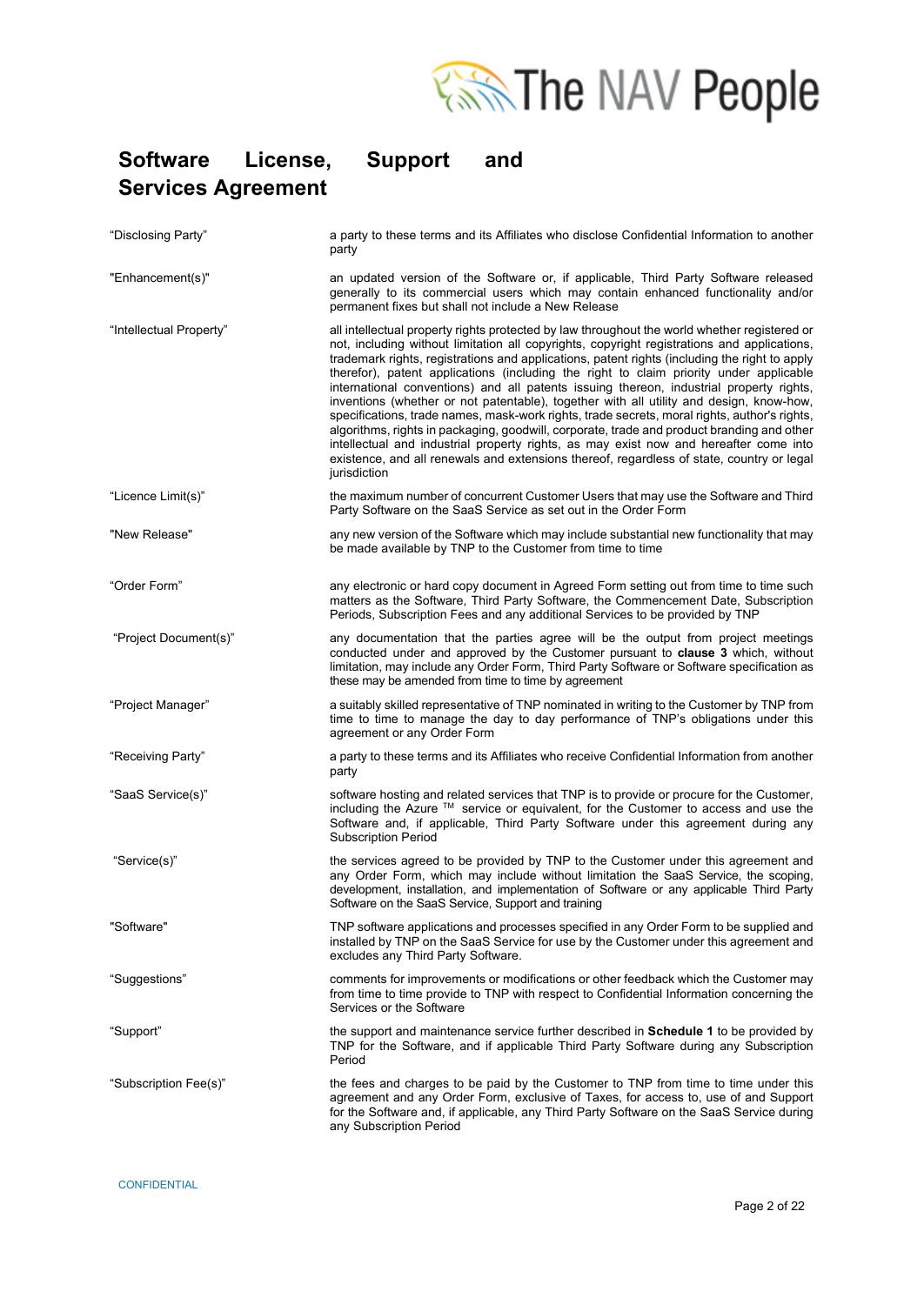

| "Subscription Period"       | any period in respect of which the Subscription Fees set by TNP from time to time shall<br>have been paid, or agreed unconditionally to be paid, by the Customer under this<br>agreement including any such period specified in any Order Form                                                                                                                                                         |
|-----------------------------|--------------------------------------------------------------------------------------------------------------------------------------------------------------------------------------------------------------------------------------------------------------------------------------------------------------------------------------------------------------------------------------------------------|
| "System Administrator"      | such number of Customer User(s) approved by TNP in any Order Form to exercise<br>system administration rights as defined by TNP from time to time                                                                                                                                                                                                                                                      |
| "System Environment"        | a system of integrated computer hardware, operating systems software, computer<br>peripherals and facilities provided by TNP or its contractors to facilitate access to and use<br>of the Software and if applicable Third Party Software by the Customer over the internet                                                                                                                            |
| "Tax(es)"                   | any federal, state or local imposed excises, taxes, duties, levies, fees or similar charges<br>imposed on TNP or the Customer by any government or taxing authority (other than<br>corporation taxes imposed on TNP's income) related to any supplies under this<br>agreement                                                                                                                          |
| "Technical Dispute"         | a dispute between the parties that is of a technical nature concerning the interpretation of<br>this agreement, or any document created pursuant to or incorporated by reference into<br>this agreement or relating to the functions or capabilities of the Software or Third Party<br>Software or the Services or any similar or related matter or that the parties agree is of a<br>technical nature |
| "Third Party Software"      | software owned and provided by a Vendor as specified in any Order Form, to be installed<br>by TNP on the SaaS Service at the request of and for access to and use by the Customer                                                                                                                                                                                                                      |
| "TNP Intellectual Property" | TNP work product comprising or created pursuant to the Services, the Software and any<br>Project Documents, including without limitation original work and materials undertaken by<br>TNP either previously or in performing its obligations under this agreement                                                                                                                                      |
| "Vendor"                    | the owner of Third Party Software listed in an Order Form                                                                                                                                                                                                                                                                                                                                              |
| "Vendor Terms"              | the standard license terms of the Vendor as set out in the Order Form or published on<br>any applicable website page pursuant to which the Vendor permits the Customer to have<br>access to and use of Third Party Software on the SaaS Service. The Vendor may update<br>such terms from time to time in its discretion.                                                                              |

- 1.2 Words importing the singular include the plural, words importing any gender include every gender and words importing persons include bodies corporate and un-incorporate and (in each case) vice versa
- 1.3 Any reference in this agreement to any statute or statutory provision shall be construed as including a reference to that statute or statutory provision as from time to time amended, modified, extended or re-enacted, whether before or after the date of this agreement, and to all statutory instruments orders and regulations for the time being made pursuant to it or deriving validity from it and (so far as may be applicable) any past statutory provisions (as from time to time amended modified extended or re-enacted) which such provision has directly or indirectly replaced
- 1.4 Where any provision in or schedule or appendix to this agreement or any Project Document refers to or requires any action consent or notice to be in writing this shall be deemed to include or allow as the case may be writing created transmitted or stored in electronic form including without limitation by email
- 1.5 In the event of any conflict between the terms of the Agreement and the terms of an Order Form, the terms of the Order Form shall prevail.

### **2. TNP KEY RESPONSIBILITIES**

- 2.1 TNP shall, subject to and in accordance with this agreement and any applicable Order Form, use all reasonable commercial efforts to
	- 2.1.1 provide the SaaS Service, Support and any other Services specified in any Order Form
	- 2.1.2 provide project meetings as agreed under **clause 3** and with the full co-operation and assistance of the Customer prepare and deliver any agreed Project Documents
	- 2.1.3 with the full co-operation and assistance of the Customer ensure that any Customer Content is fairly and accurately incorporated in the Software, the SaaS Service and any applicable Third Party Software
	- 2.1.4 with the full co-operation and assistance of the Customer install and allow the Customer to access and use on the SaaS Service any Software and if applicable Third Party Software to which TNP has agreed to provide such access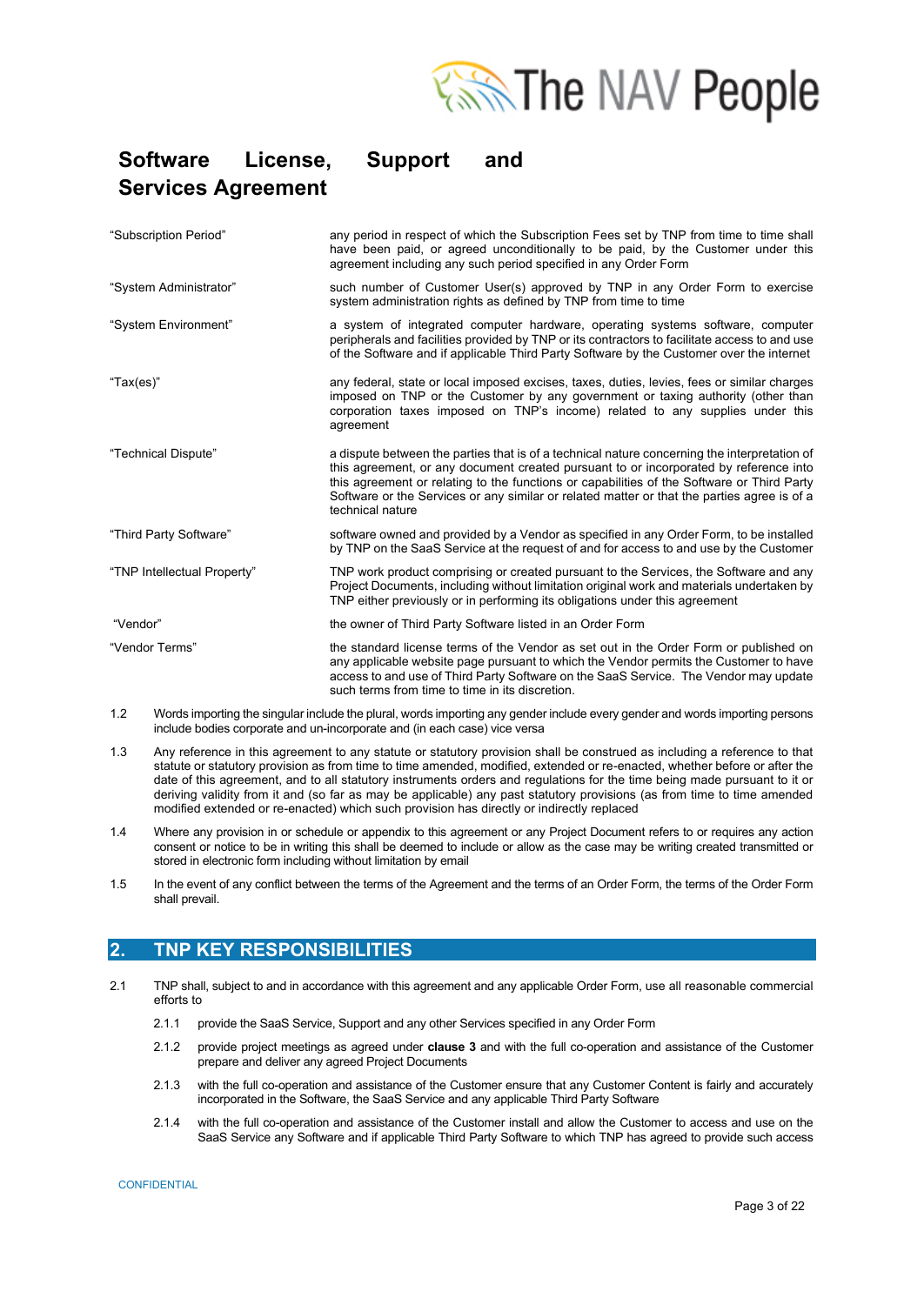

and use during any Subscription Period which has been paid in advance

2.2 If requested and paid for by the Customer, TNP shall provide training in the use and operation of Software and Third Party Software on the SaaS Service at its standard fees and charges (including expenses) from time to time. TNP will use reasonable efforts to train the Customer's employees in the subject matter of the particular training course taking into account the level of skill and competence of each employee attending such a course but does not guarantee any resultant level of competence of any employee who attends such training. At all times that TNP is providing Support to the Customer, it will ensure that its Customer Users are trained to a sufficient level to use the SaaS Service, Software and Third Party Software competently

#### 2.3 TNP shall

- 2.3.1 provide the Services with all reasonable skill and care
- 2.3.2 provide suitably skilled and trained and knowledgeable personnel to carry out the Services
- 2.4 For the avoidance of doubt, TNP shall be solely responsible for its Software and Services and the Vendors have no responsibility for TNP Software or Services or any effect they may have on the functionality of the Third Party Software or the Customer's systems, business or operations
- 2.5 Other than as expressly provided in this agreement, TNP gives no other representations, warranties or conditions and any warranties or conditions that might be implied by statute or otherwise into this agreement, including but not limited to warranties and conditions of title, non-infringement, merchantability and fitness for a particular purpose, are expressly excluded to the fullest extent permitted by law

### **3. PROJECT MEETINGS AND DOCUMENTS**

- 3.1 TNP shall hold such project meetings as the parties may agree are designed to elicit the Customer's precise requirements for any Software, Third Party Software or Services, such project meetings to be attended by such of the Customer's staff as the Customer may designate. The Customer acknowledges and agrees that it is essential for TNP to produce any Project Documents in a timely and professionally competent manner that the Customer ensures that its Customer Contact(s) attend and contribute effectively at and provide all information reasonably requested by TNP at all such project meetings. As soon as practicable following any relevant project meeting, TNP shall prepare and submit to the Customer for approval a draft of any Project Document which has been agreed by the parties to be a deliverable from such project meeting
- 3.2 The Customer shall inform TNP in writing within 5 working days of its receipt of the draft Project Document as to whether such draft is approved and, if not, what changes the Customer may reasonably require. TNP shall use its reasonable endeavours to accommodate any such changes in a revised draft of the Project Document (provided that TNP shall not be obliged to accommodate revisions that would take the Services or Software or Third Party Software outside the scope of any agreed preproject meeting document) and provided that the Customer agrees to any change in applicable pricing, estimated cost of Services or anticipated project timetable or any other adverse implications such requested changes may involve
- 3.3 After revising the draft Project Document, TNP shall re-submit it to the Customer for written approval, which the Customer shall not unreasonably withhold or delay. For the avoidance of doubt, in the event that the Customer does not approve for any reason any Project Document, TNP shall be entitled to be paid for its time spent in connection with preparing such document and in performing other work under this agreement up to and including any date that the parties agree to cease or suspend the delivery of Services under this agreement

### **4. PROJECT MANAGEMENT**

- 4.1 TNP will nominate a Project Manager. The Customer Contact will manage the Customer's interests and obligations under this agreement. The Project Manager and Customer Contact shall, other than in exceptional circumstances, attend all of the meetings referred to in **clause 4.3** below
- 4.2 The parties shall use their respective reasonable endeavours to avoid changing any Project Manager or Customer Contact where such a change would be reasonably likely to impact adversely on the ability of either party to meet mutually planned outcomes for any project under this agreement or any Order Form. In the event that a party makes a change to relevant personnel that has or would be reasonably likely to have the above stated adverse impact, until the parties have agreed such changes as are reasonably required to this agreement or any Order Form, that party shall not be able to enforce any obligation against the other party the performance of which has been adversely affected by the change to personnel
- 4.3 During the performance of all projects agreed to be undertaken by the parties hereunder each party agrees to respond promptly to any issues or requirements referred to it by the other party relating to the performance of the Services or any other obligations under this agreement, and shall seek to resolve any problems arising in relation to the provision of the Services as quickly and effectively as possible. The parties shall meet or attend at teleconferences, webinars or other agreed arrangements at appropriate regular intervals in order to monitor the performance of the parties' obligations and the progress of work with the aim of ensuring as best as practicable that completion of projects or work takes place in accordance with any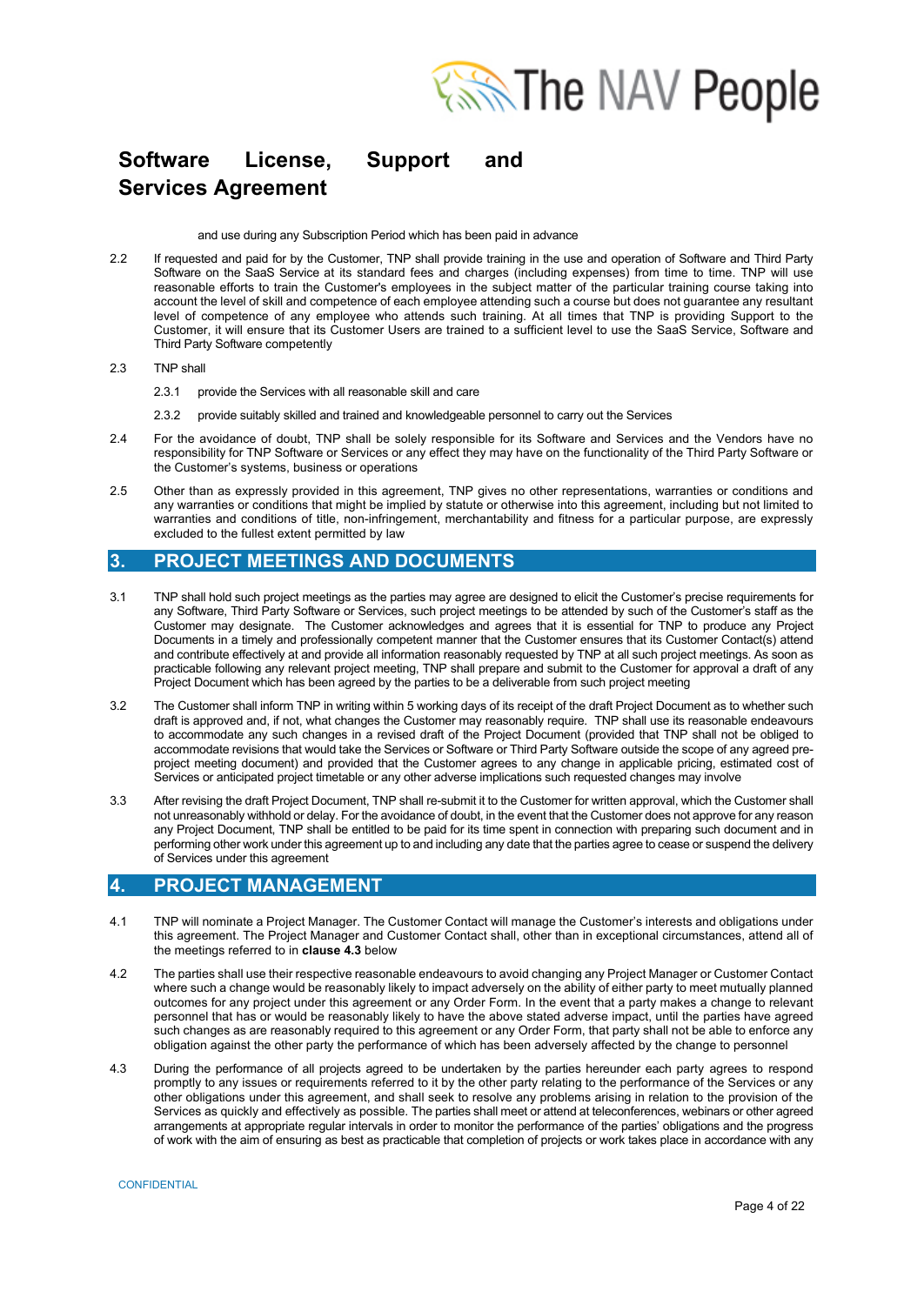

applicable Project Document

### **5. CUSTOMER KEY RESPONSIBILITIES**

- 5.1 Unless otherwise agreed in writing with TNP, the Customer will be solely responsible and liable for
	- 5.1.1 all Subscription Fees and other Service charges
	- 5.1.2 entering into and full compliance with the Vendor Terms, including purchasing enough licenses for all Third Party Software to comply with the applicable License Limits
	- 5.1.3 all Service exclusions specified in **Schedule 2**
	- 5.1.4 full compliance with all laws applicable to its business in its jurisdiction
	- 5.1.5 As part of our commitment to facilitating compliance for our customers, functionality may be created based on the rules and regulations in our various markets that makes it easier for a customer to operate compliantly and show compliance. TNP is not responsible for a customer's compliance in any case and bears no liability for non-use of compliance-related functions that have been built-in to the solution. If a customer requests to pay for custom development that would put them out of compliance based on our understanding of the rules and regulations in that customer's area of operations, TNP bears no liability for related or any non-compliance.
- 5.2 The Customer shall, subject to and in accordance with this agreement and any applicable Project Documents
	- 5.2.1 if applicable, deliver in a timely manner any Customer Content and any required updates of Customer Content to TNP for inclusion in the Software, Third Party Software or the Services
	- 5.2.2 provide TNP with any information which it may reasonably require from time to time to enable TNP to perform its obligations under this agreement or any Project Document, including but not limited to, providing copies to TNP of all applications or licenses required for the legal operation of its business in its jurisdiction
	- 5.2.3 procure and/or supply, and if necessary, install, support and maintain all software, licences, hardware, network infrastructure, services and environmental and operational conditions required from the connection to the System Environment providing the SaaS Service to and at the Customer's premises for it to use the SaaS Service
	- 5.2.4 promptly notify TNP of any changes the Customer requires in the number or names of active Customer Users or the number or names of System Administrators authorised by TNP to have access to the SaaS Service in respect of any Subscription Period subject to any minimum agreed from time to time
	- 5.2.5 comply fully and promptly with all requirements notified by TNP to the Customer from time to time for the registration of Customer Users for authorised use of Software or Third Party Software on the SaaS Service
	- 5.2.6 promptly notify TNP of any additional, unusual, abnormal or seasonal fluctuations and demands the Customer may make on the SaaS Service
	- 5.2.7 provide TNP, at the earliest possible notice, the details of changes to the Customer's policies or procedures that may affect any aspect of this agreement or the Services
	- 5.2.8 ensure that only adequately trained and authorised persons are permitted to use the SaaS Service and that Customer Users operate the SaaS Service, Software and any applicable Third Party Software in accordance with this agreement and operating procedures, guidelines, codes of conduct and processes reasonably specified from time to time by TNP
	- 5.2.9 upon any commercial use thereof be deemed to have accepted the SaaS Service for any and all purposes under this agreement
- 5.3 The Customer acknowledges and agrees that TNP's ability to deliver the Services also depends upon the Customer's timely cooperation, as well as the accuracy and completeness of any information the Customer provides. TNP is not responsible for any loss suffered by the Customer if TNP is not provided with this cooperation and information. The Customer acknowledges and agrees that TNP will not make the SaaS Service live until it is satisfied, in its sole discretion, that the Customer holds all licenses required to operate its business in its jurisdiction
- 5.4 The Customer shall, for the purposes of this agreement and if required by any Order Form, afford to the authorised personnel of TNP during normal working hours or as otherwise agreed access to any agreed Customer premises and shall provide adequate free working space and such other facilities at such premises as may be reasonably requested by TNP to provide applicable Services. The Customer shall comply with its obligations under applicable health and safety regulations with respect to the provision of such access and facilities to TNP. TNP will take all practical steps to ensure that its personnel will,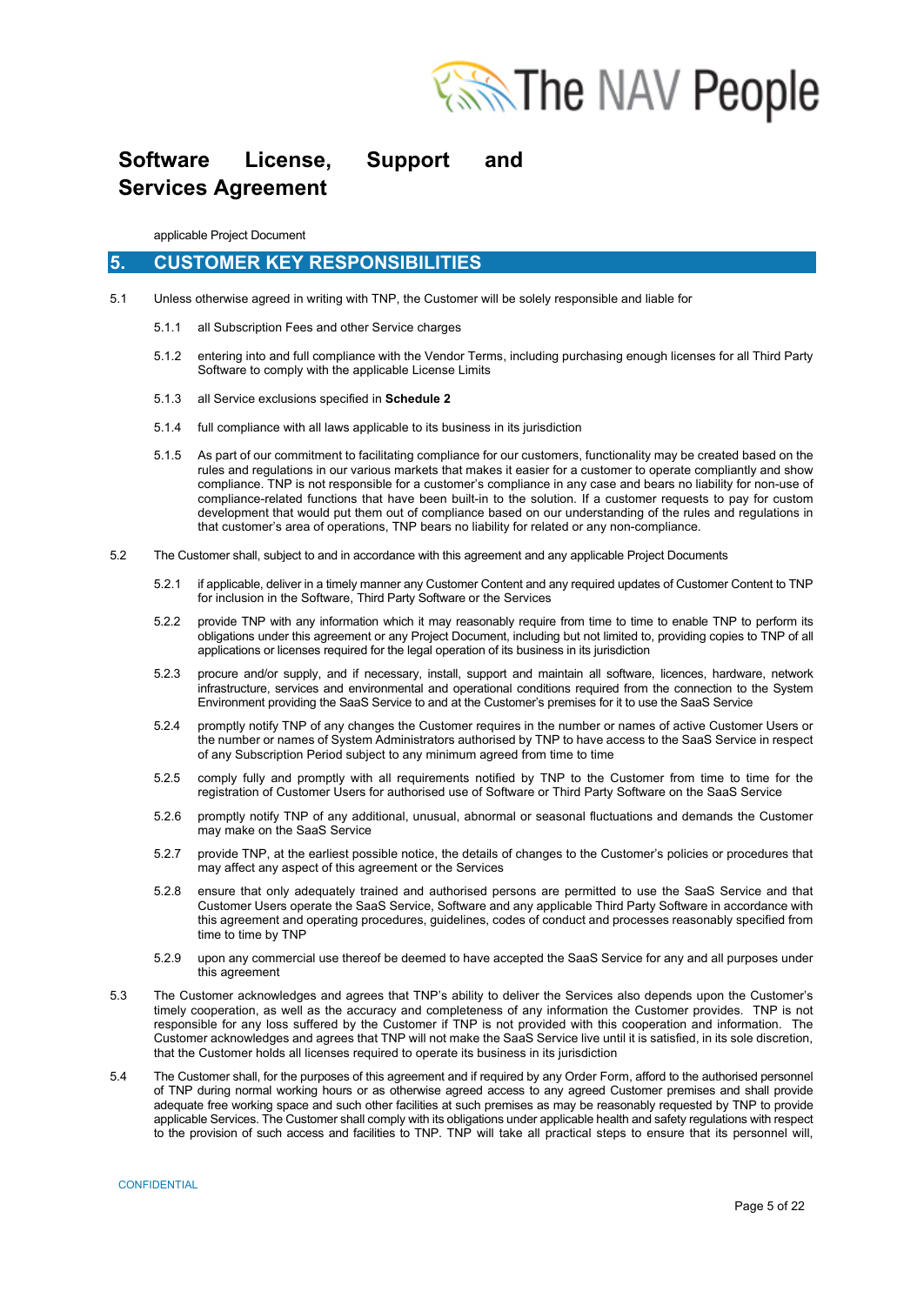

whenever on Customer premises, obey all reasonable security and health and safety standards, procedures and directions notified to it by the Customer

- 5.5 The Customer acknowledges and agrees that
	- 5.5.1 it is solely responsible and liable to obtain maintain and provide to TNP all necessary authorisations and consents required for TNP to access the Customer's records on the SaaS Service that TNP may reasonably require to audit the Customer's use of the Software and Third Party Software and to check that the Customer is complying with the terms of its access and use rights under this Agreement and the Vendor Terms
	- 5.5.2 it is solely responsible for complying with any laws or paying any taxes duties and tariffs applicable in any way to its use of the Software, Third Party Software or SaaS Service (other than taxes on the net income of TNP) and will hold harmless protect indemnify and defend TNP and its subcontractors from any claim, action, suit, penalty, tax, fine or tariff arising from such use or exercise of internet electronic commerce and/or any failure to comply with any such laws, taxes, duties and tariffs. This indemnity will survive any termination of this agreement
- 5.6 **Clauses 5.1, 5.3 and 5.5** shall survive any termination of this agreement

### **6 FEES AND PAYMENT**

- 6.1 The Subscription Fees and other fees for Services together with any Taxes payable thereon shall be invoiced to and paid by the Customer in advance of the period to which they relate or otherwise at the discretion of TNP or, if applicable, in accordance with any payment profile set out in any Order Form. If Customer acquires additional licenses throughout the duration of the agreement, Customer shall be invoiced the License Fee in respect of such additional licenses prior to the grant of such licenses and such License Fee shall be payable immediately. For clarity, no Third Party Software shall be ordered for Customer and neither the Software nor the Third Party Software shall be delivered to Customer under this agreement until cleared payment in full is received for the License Fees.
- 6.2 Unless otherwise agreed in any Order Form, the Customer shall reimburse TNP for any reasonable expenses necessarily incurred by TNP in connection with the provision of the Services
- 6.3 Invoices and payments shall be in US dollars (\$) unless otherwise agreed. Except for any payment due and payable as set out in any Order Form, all payments shall be made by the Customer within fourteen (14) days of the date of the appropriate tax invoice issued by TNP. All fees are exclusive of Taxes (if any) which shall be paid by the Customer at the rate and in the manner for the time being prescribed by law, unless the Customer has provided TNP with an appropriate certificate of exemption from the applicable Government or taxing authority. Taxes, when applicable, shall appear as separate items on TNP's invoice.

All sums payable to TNP under this agreement shall be paid free and clear of all deductions, withholdings or set off unless the deduction, withholding or set off is required by law. If any deduction or withholding is required by law to be made from any such sum the Customer shall pay such additional amount as shall be required to ensure that the net amount received by TNP will equal the full amount which would have been received by it had no such deduction, withholding or set off been made

- 6.4 If any sum payable under this agreement is not paid within 30 days after the due date then (without prejudice to TNP's other rights and remedies) TNP reserves the right to charge interest of one and one-half percent (1.5%) of the unpaid balance per month, or the maximum rate allowed under applicable law, whichever is the lesser amount, on all overdue amounts (not subject to a bona fide dispute), such interest accruing on a day to day basis (as well after as before any judgment) from the date or last date for payment thereof to the date of actual payment (both dates inclusive). Such accrued interest shall be paid on demand by TNP.
- 6.5 Unless otherwise agreed in any Order Form, all Services shall be charged on a time and materials basis. Any estimated fee is based on the number of days estimated by TNP as being required for the provision of the relevant agreed Services. Subject to **clause 6.7**, TNP shall be entitled to charge the Customer for any additional days required in order to complete the provision of agreed Services. TNP shall also be entitled to charge for additional days attributable to any changes agreed by the parties to Project Documents or other Services to be delivered under this agreement or to any breach of this agreement by the Customer
- 6.6 Except where otherwise agreed by the parties in writing, the professional Services shall be provided between the hours of 9.00am and 5.30pm Monday to Friday excepting statutory holidays in the Customer's jurisdiction. Where the Services are provided outside these times at the written request of the Customer, TNP may increase its then current per hour and per day rates by 100% or by 150% respectively in the case of Services provided on a Sunday or statutory holiday
- 6.7 Once a date for the delivery of Services has been agreed by the Customer and TNP, then both parties will take all reasonable steps to prevent that date from being cancelled or postponed. In the event that a date for delivery of a Service is cancelled or postponed by the Customer for any reason and, having made all reasonable endeavours to do so TNP is unable to redeploy to alternative paid services resources it has allocated to the delivery of such Services on such date, the following charges shall apply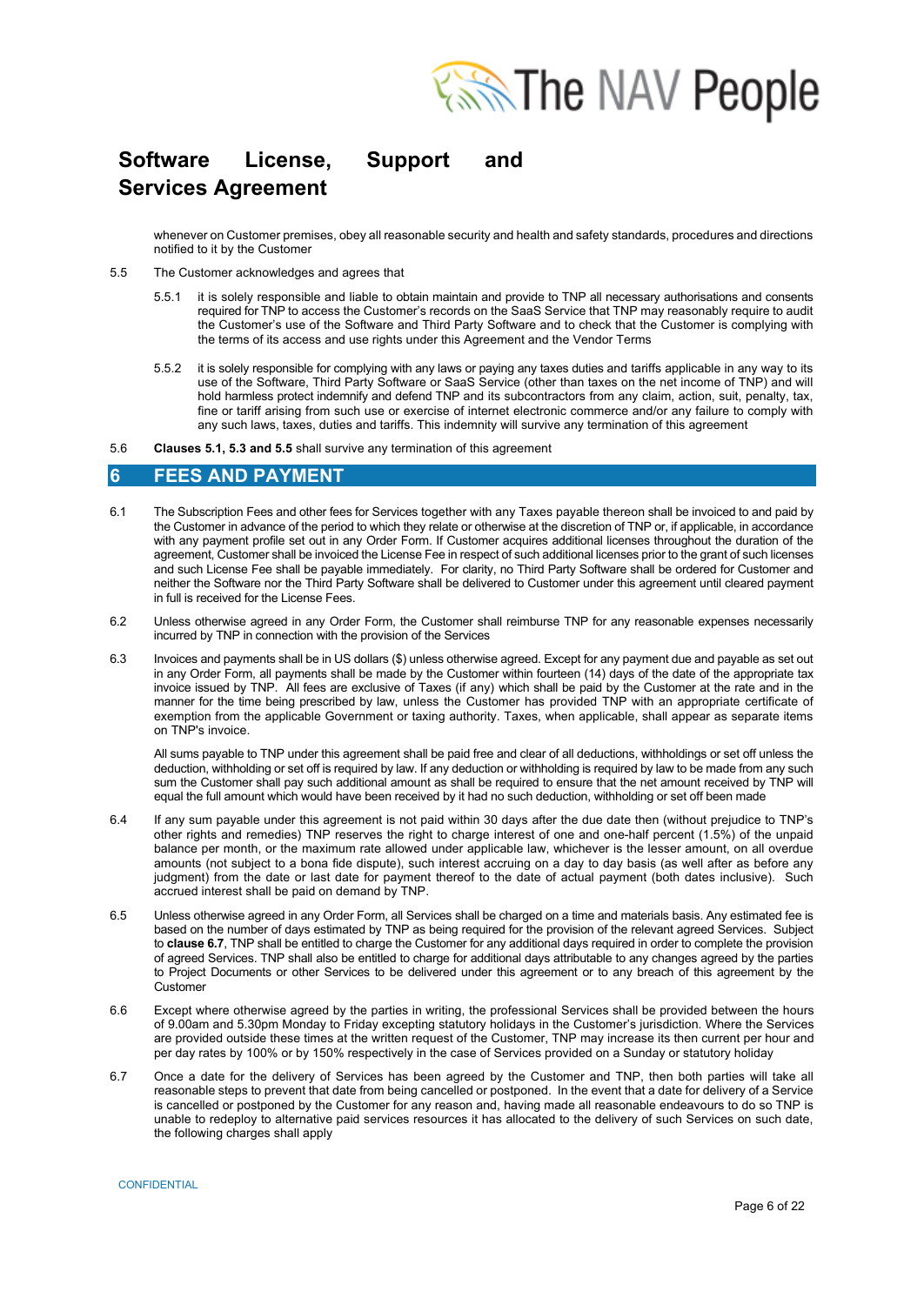

- 6.7.1 if cancelled or postponed within 48 hours of the agreed date there will be payable by the Customer a charge calculated at 100% of the Services fees at our regular billable rates that TNP would otherwise have been entitled to charge the Customer for the delivery of Services on that date and will show up on your invoice as Missed/Late Reschedule
- 6.7.2 if travel has been booked for a resource to provide on-site services related to the above, you will be invoiced at cost for any associated cancellation/reschedule fees incurred for the booking

TNP reserves the right to cancel or postpone any training course in the event of circumstances beyond its control, in which case its liability will be limited to refunding any fees paid in respect of the delivery of that course on that date

6.8 The Customer acknowledges and agrees that if any amount under any invoice (not subject to a bona fide dispute) is not paid on the due payment date then TNP shall be under no obligation to continue to provide or procure the provision of the relevant Service or other Services to the Customer and delivery of such services may be suspended upon immediate written notice (without prejudice to TNP's rights under **clause 13**) unless and until the relevant invoice/s shall be paid in full. The Customer shall hold harmless protect and indemnify TNP against all legal and other fees and expenses incurred or charged by it in relation to the collection of any overdue accounts under this agreement or to re-active any Service suspended under this **clause 6.7**

### **7 RIGHTS IN SERVICES, SOFTWARE AND DATA**

- 7.1 Subject to any special terms that TNP may agree with the Customer in any Project Document, the Customer acknowledges and agrees that all Intellectual Property in TNP Intellectual Property whenever created shall remain the exclusive property of TNP and the Customer shall have no rights in respect thereof save as may be granted to it by TNP pursuant to this agreement or in accordance with any licence or agreement which TNP may enter into with the Customer from time to time. For the avoidance of doubt, TNP Intellectual Property shall include, without limitation, original work specifically undertaken by TNP for the purposes of fulfilling its obligations under this agreement and in order to meet any facilities or functionality required by the Customer in any Software or Third Party Software whether or not such original work is identified under any Project Document, specification or other documentation. The Customer agrees to use the TNP Intellectual Property only as provided in this agreement and to not use it to develop software for third parties or for any other purpose without the prior written authorisation of TNP
- 7.2 For such periods only in respect of which the applicable Subscription Fees shall have been paid in full to TNP and subject to the Customer otherwise complying with the terms and conditions of this agreement and the Vendor Terms, TNP hereby grants to the Customer non-exclusive, world-wide rights to access and use any Software and Third Party Software that TNP has agreed to provide such access to and use of under this agreement and the relevant Order Form on the SaaS Service for the Customer's own business purposes. The Customer shall acquire for itself and each Customer User sufficient fully paid up licenses or legal rights for access, terminal or web services, and service plans to match the scope of access and use of Software, Third Party Software and Services for itself and each Customer User set out from time to time in any Order Form and on TNP's request, promptly verify and document that it has purchased such sufficient licenses and/or legal rights
- 7.3 For the avoidance of doubt, TNP may provide Third Party Software on the SaaS Service for access and use by the Customer but in doing so it is acting only as a distributor of such rights. The Customer acknowledges and agrees that its right to use such Third Party Software is also subject to applicable Vendor Terms in force between the Customer and the Vendor. For the avoidance of doubt, the Vendor Terms only apply to the Customer's use of the Third Party Software and not to TNP's Software. The provisions of the Vendor Terms shall apply to the supply of the corresponding Third Party Software in addition to the provisions of this agreement. In the event of any conflict between this Agreement and any Vendor Terms, the Vendor Terms shall take precedence
- 7.4 The Customer acknowledges and agrees that, subject to **clauses 7.5 and 15.3**
	- 7.4.1 all Intellectual Property rights of any kind in any Database, all TNP Intellectual Property and Third Party Software shall be the exclusive property of TNP or its licensors
	- 7.4.2 TNP has spent, and continues to spend, considerable time and resources to collate, compile and reformat the contents of any Database and accordingly all Intellectual Property rights of any kind in such contents shall be the exclusive property of TNP
	- 7.4.3 TNP grants to the Customer a non-transferable perpetual licence to possess and use for its own internal purposes only all data, reports and information, including without limitation Customer Data, derived from any Database by the Customer through its lawful and proper use of the SaaS Service during such Subscription Periods in respect of which the Customer shall have paid to TNP in advance all applicable Subscription Fees
- 7.5 TNP acknowledges and agrees that copyright in Customer Content and Customer Data may belong to the Customer or a third party and for the avoidance of doubt asserts no claim pursuant to this agreement inconsistent with any such rights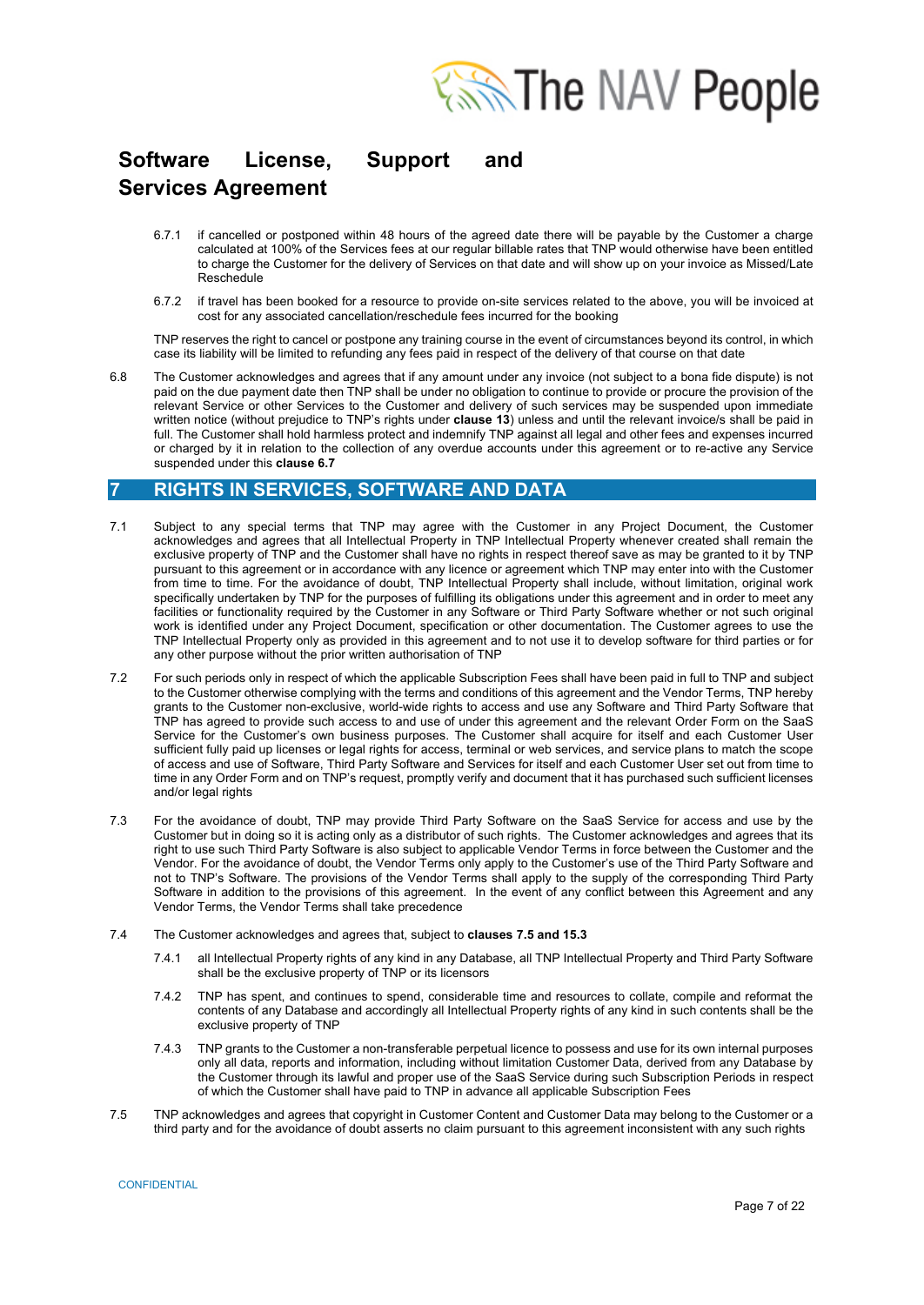

- 7.6 If TNP provides or makes available to the Customer as part of or in connection with the use of the Software, Third Party Software or the SaaS Service data reports or information the use of which is subject to conditions or restrictions, third party or otherwise notified to the Customer, the Customer agrees to comply with such conditions or restrictions
- 7.7 The Customer agrees that it will not make more copies of data reports or information provided to it or made available to Customer as part of or in connection with the use of the Software, Third Party Software or the SaaS Service than is reasonably necessary for its own internal purposes and shall only publish and circulate such reports or information within its own organisation
- 7.8 The Customer agrees
	- 7.8.1 to not copy data reports or information provided or made available to Customer as part of or in connection with the use of the Software, Third Party Software or the SaaS Service to create a complete or material reconstruction of any Database
	- 7.8.2 to not use data reports or information provided or made available to Customer as part of or in connection with the use of the Software, Third Party Software or the SaaS Service to provide any service competing with Software based services
- 7.9 The Customer shall
	- 7.9.1 not remove or interfere with any trademarks, copyright or trade mark notices affixed or installed by TNP or any licensor of TNP on any Service or copy of the Software, TNP Intellectual Property or Third Party Software
	- 7.9.2 without prejudice to the foregoing take all such other reasonable steps to protect the confidential information and intellectual property rights of TNP in the TNP Intellectual Property in its possession or control from access use or copying not authorised by this agreement
	- 7.9.3 use the Software and, if applicable, any Third Party Software for lawful purposes only and in accordance with all applicable laws and regulations
	- 7.9.4 maintain any municipal, state, provincial or federal licenses required by the Customer to legally operate its business in its jurisdiction
	- 7.9.5 not use the Software or the Third Party Software in excess of the Licence Limit, and the Customer acknowledges and agrees that the such software shall prevent it from doing so
	- 7.9.6 not, other than as permitted by **clause 7.2**, sell, assign, license, lease, rent, loan, lend, transmit, network, or otherwise distribute, transfer or make available the TNP Intellectual Property, Software or Third Party Software in any manner to third parties
	- 7.9.7 keep the TNP Intellectual Property, Software and Third Party Software free and clear of all claims, liens and encumbrances
- 7.10 The Customer acknowledges and agrees that the SaaS Services may use Customer User activity monitoring, metering and analysis software to avoid any unintentional violation of licence or Service usage terms and that such software may access and use Customer Content for such purposes and for the purpose of accessing and transmitting licence or usage related data at the time of installation, activation, registration or update of Services, Software and any applicable Third Party Software and validating the authenticity of such licence or usage related data to protect TNP against unauthorised, unlicensed or illegal use of the SaaS Services
- 7.11 Subject to **clause 15**, if, at any time that TNP is providing access to the Software on the SaaS Service to the Customer, the Customer requests that TNP provide it with a copy of the Customer Data held by TNP on the SaaS Service, TNP shall provide the Customer with a copy of such Customer Data as at the date of the request, or at such other date as is agreed, provided that the Customer shall have paid to TNP
	- 7.11.1 any data transfer fee specified for such data transfer from time to time or as otherwise agreed (together with the cost of any medium upon which such data is transferred)
	- 7.11.2 all other invoices issued by TNP with respect to the Services provided to the Customer
	- 7.11.3 any fees or charges at TNP's then applicable rates raised by TNP for the provision of any assistance reasonably requested by the Customer and provided or to be provided by TNP in connection with the transfer of such Customer Data
- 7.12 **Clause 7** shall survive any termination of this agreement

### **8 SERVICE USE**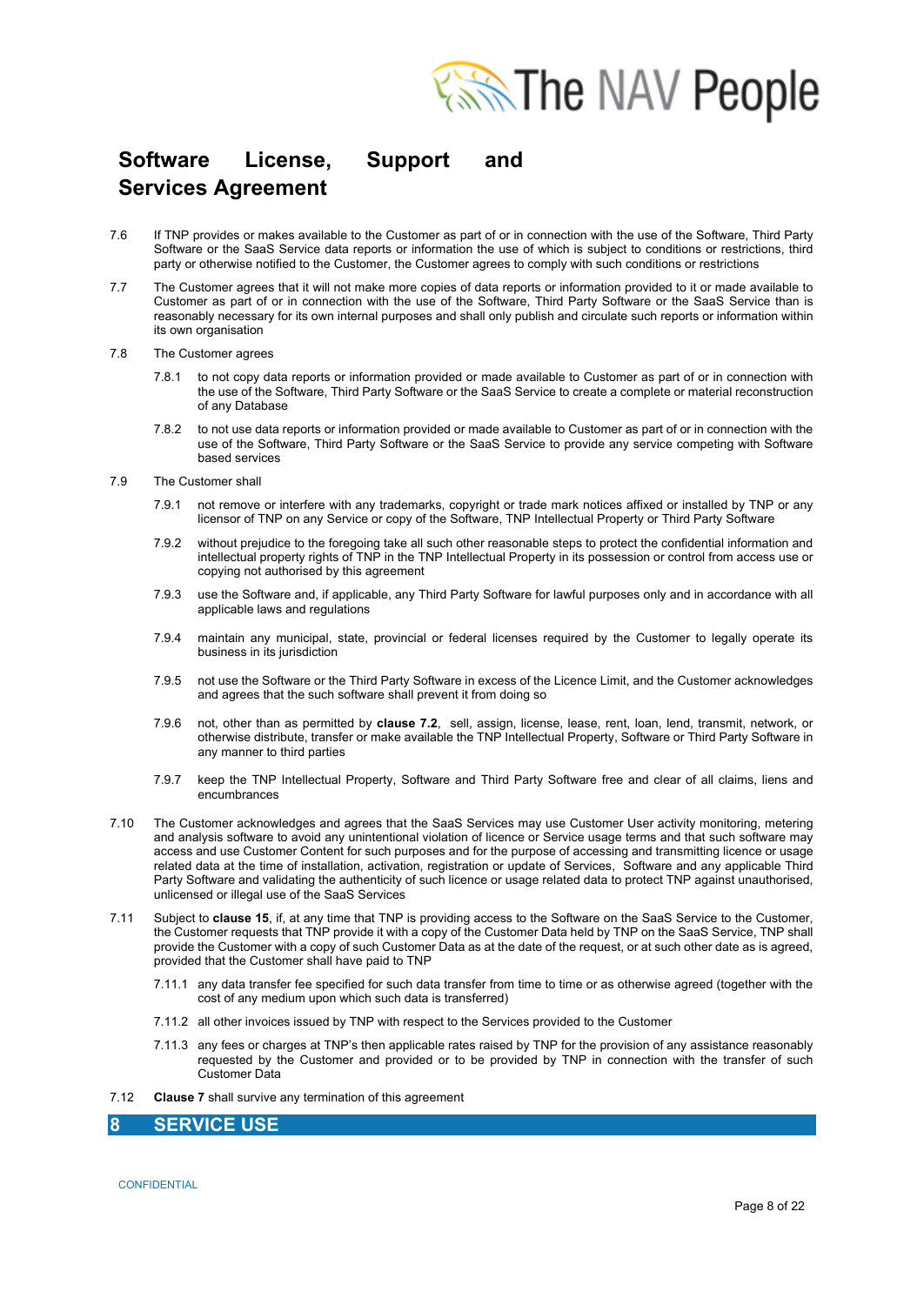

- 8.1 The Customer unconditionally represents warrants and undertakes that all Customer Content including without limitation any elements of text, graphics, photos, designs, trademarks, or other artwork furnished to TNP for the development of or integration into or use with or communication through the Services, the Software or any applicable Third Party Software
	- 8.1.1 are owned by the Customer or that the Customer has permission from the rightful owner to use such Customer Content in the Services, Software or any applicable Third Party Software in the manner and for the purposes required or approved by the Customer from time to time
	- 8.1.2 are in no way whatsoever a violation or infringement of any third party Intellectual Property, right of privacy or publicity or any other rights of any person and that they are not obscene, libellous or defamatory or in any other way unlawful and will not in any way inhibit restrict or impair the free and/or unrestricted performance by TNP of any rights or obligations it has under this agreement
- 8.2 The Customer shall
	- 8.2.1 possess the legal right and ability to enter into and comply with this agreement and any licence conditions attaching from time to time to the use of the Software or Third Party Software
	- 8.2.2 use the Services, the Software and, if applicable, any Third Party Software for lawful purposes only and in accordance with all applicable laws, regulations and TNP policies notified to it from time to time
	- 8.2.3 not attempt to decompile, reverse engineer or hack any website or computer network used in connection with the SaaS Service or to defeat or overcome any encryption and/or other technical protection methods implemented with respect to any such website or network and/or data transmitted, processed or stored by TNP or other users of such website or network
	- 8.2.4 not use any automatic or manual device or process nor take any steps (including penetration testing, without the prior written authority of TNP ) to interfere with or in any manner compromise any security measures or the proper working of any website or computer network used in connection with the SaaS Service
	- 8.2.5 ensure that Customer Users do not use any other individual's or entity's login or identity or any unauthorised or inadequately licensed computer, device or facility to access or use the SaaS Service or any website or computer network used in connection with the SaaS Service and that only System Administrators login and exercise System Administrator rights and privileges on any such website or network
	- 8.2.6 not collect any information or communication about TNP or users of SaaS Services by monitoring, interdicting or intercepting any process of the Services, the Software or any applicable Third Party Software
	- 8.2.7 not use any facility, device, software code or software instruction that is designed or intended to or could be used to provide a means of surreptitious or unauthorised access or that is designed or intended to or could distort, delete, damage or disassemble the Software, any applicable Third Party Software, the Services or any website or computer network used in connection with the SaaS Service
	- 8.2.8 not use the Software, any applicable Third Party Software or the SaaS Service to develop, generate, transmit or store information that infringes any third party's intellectual property or other proprietary right or is defamatory, harmful, abusive, obscene or hateful or performs any unsolicited commercial communication not permitted by applicable law or is harassment or a violation of privacy or threatens others or impersonates any other person or steals or assumes any person's identity (whether a real identity or online nickname or alias) and
	- 8.2.9 if requested by TNP on reasonable grounds, provide true, accurate, current and complete information on its use of any website or computer network used in connection with the SaaS Service
- 8.3 TNP reserves the right to involve, and cooperate with, law enforcement authorities in prosecuting users who have participated in actions that may involve breaches of this **clause 8**
- 8.4 If TNP has reasonable grounds to suspect that the Customers representations, warranties or promises are inaccurate or breached, TNP may suspend, upon five (5) calendar days' prior, written notice (without prejudice to any right to terminate) the Customer's rights, benefits or services under or terminate this agreement and any licence attaching from time to time to the use of the Software or Services in accordance with **clause 13.2.**
- 8.5 The Customer hereby agrees to hold harmless protect indemnify and defend TNP and its subcontractors from any liability (including legal and administrative fees and costs on a full indemnity basis) or any claim, prosecution or suit, threatened or actual, arising from
	- 8.5.1 any breach by the Customer of its obligations under this **clause 8** or
	- 8.5.2 from any use by TNP of Customer Content authorised by the Customer
- 8.6 The foregoing warranties, promises and indemnities in this **clause 8** shall survive any termination of this agreement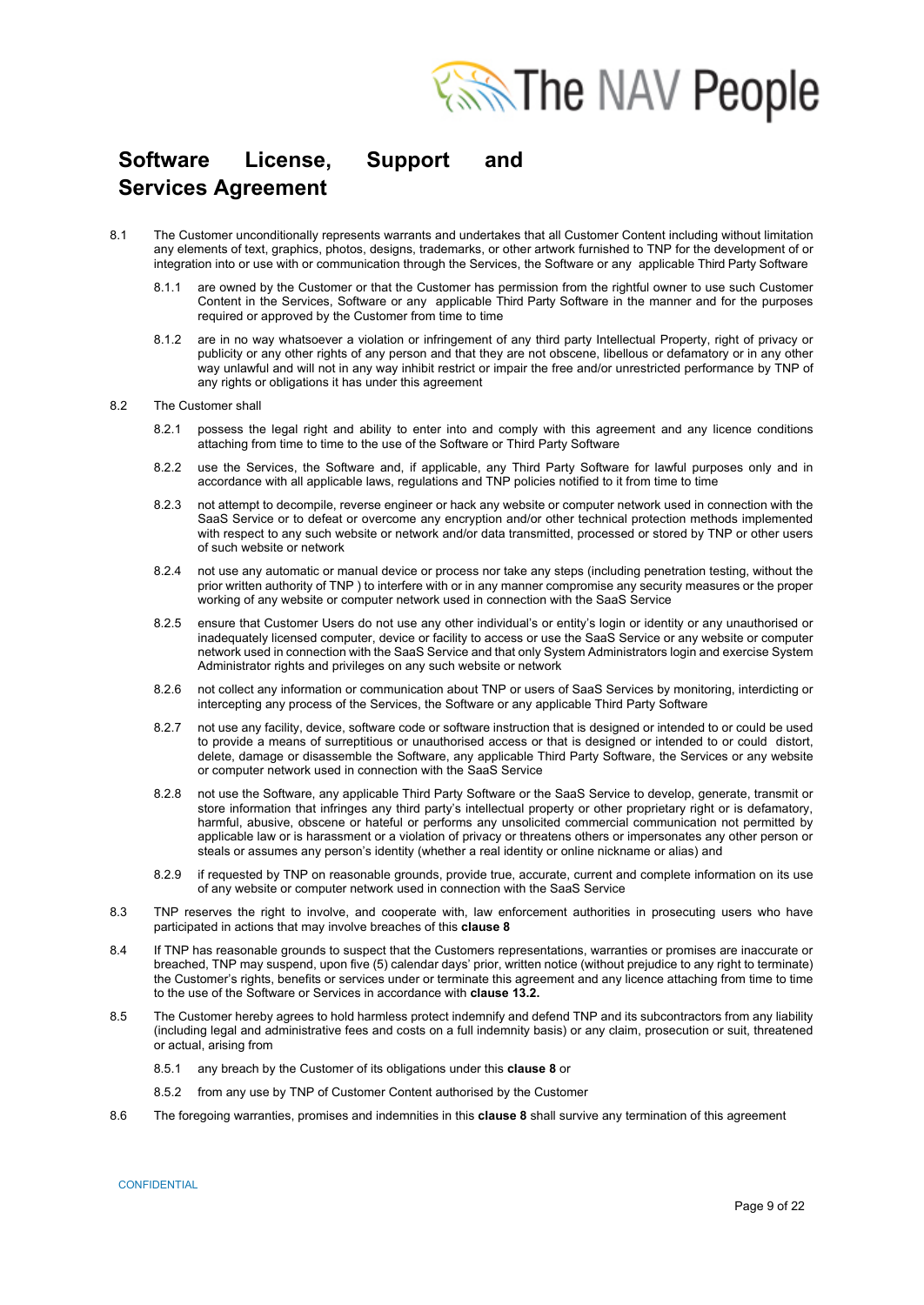

### **9 DISPUTE RESOLUTION**

Each party shall use its best endeavours to resolve amicably and expeditiously any dispute which may arise between them concerning this agreement, any Project Document or any documents incorporated by reference therein. If a dispute cannot be resolved amicably within 7 days of such dispute being notified in writing by one party to the other for the purposes of this clause then the dispute shall be determined as follows

- 9.1 If the dispute is a Technical Dispute then such dispute shall be referred to the next scheduled project team meeting or a meeting of the Project Manager and Customer Contact convened for this purpose
- 9.2 If such meeting cannot resolve a Technical Dispute to the satisfaction of both parties then the dispute will be referred as a matter of urgency to an appropriately qualified senior manager or director of each party
- 9.3 If such senior managers or directors cannot resolve a Technical Dispute within 21 days of the meeting referred to in **clause 9.1** or such other period that they may agree then the parties shall immediately select a mutually agreeable mediation location and mediator and enter into mediation of the Technical Dispute. If the Technical Dispute has not been resolved by mediation within 30 days of the start of mediation or such other period as the parties may agree, then either party may initiate a lawsuit or seek a judicial order in accordance with **clause 14.3.** No party may commence any other court proceedings or arbitration in relation to any Technical Dispute arising out of this agreement until it has attempted to settle the dispute by such mediation and either the mediation has terminated or the other party has failed to participate in the mediation, provided that the right to issue proceedings is not prejudiced by a delay
- 9.4 Non-technical disputes shall be referred as a matter of urgency to the appropriate senior management of each party and if they cannot resolve such dispute within 21 days of it being referred to them, then either party may initiate a lawsuit or seek a judicial order in accordance with **clause 14.3**

### **10 LIABILITY AND LIMITATIONS**

#### CUSTOMER'S ATTENTION IS EXPRESSLY DRAWN TO THE PROVISIONS OF THIS CLAUSE

10.1 Limitation of liability.

Except as expressly provided herein, neither party makes any express or implied warranties, representations or conditions, including but not limited to the warranties of merchantability, fitness for a particular purpose and any warranty arising from a course of dealing, usage or trade practice. Further TNP does not represent or warrant or guarantee that the Software, any Services or any Third Party Software will always be available, accessible, uninterrupted, timely, secure, accurate, complete, error-free, or will operate without packet loss, nor does TNP warrant any connection to or transmission from the internet

The Software, Services and, if applicable, Third Party Software may be subject to limitations, delays and other problems inherent in the use of the internet and electronic communications. TNP accepts no liability of any kind whatsoever, including liability for negligence, for the continuing existence, operation, interoperability, facilities or functions or the consequences direct or indirect of any Customer using the internet or any other electronic communications facility to access and use the SaaS Service

To the maximum extent permitted by applicable law, in no event shall either party be liable for indirect, consequential, punitive or incidental damages (including damages for loss of business profits, revenue, data or anticipated savings or business interruption) however caused (including negligence) or arising under any theory of law and whether or not the other party has been advised of the possibility of such damages

In any event TNP's cumulative liability under this agreement or any transaction contemplated hereunder or for any software data report or information or service provided to the Customer or any defect or failure therein or arising from any court of competent jurisdiction holding any of the above warranties or disclaimers or limitations of liability invalid, including any cause of action in contract, tort or strict liability, shall be limited to the amount of fees paid by the Customer to TNP under this agreement during the 12 months period immediately preceding the date on which the relevant cause of action arose. TNP's limitation of liability is cumulative with all TNP expenditures to address liability being aggregated to determine satisfaction of the limit. The Customer releases TNP from all obligations, liabilities, claims or demands in excess of the limitation. The parties acknowledge that other parts of this agreement rely upon the inclusion of this **clause 10** and the resulting allocation of risks

Nothing in this agreement shall exclude or limit the liability of a party, its service entities and personnel where such exclusion or limitation is prohibited by applicable law (but then only to the extent of the prohibition)

- 10.2 Customer acknowledges and agrees that TNP has no liability of any nature whatsoever
	- 10.2.1 to any person for the content of any third party communications publications or sources from which any data, reports or information is provided through Customer's use of the Software, Third Party Software or any SaaS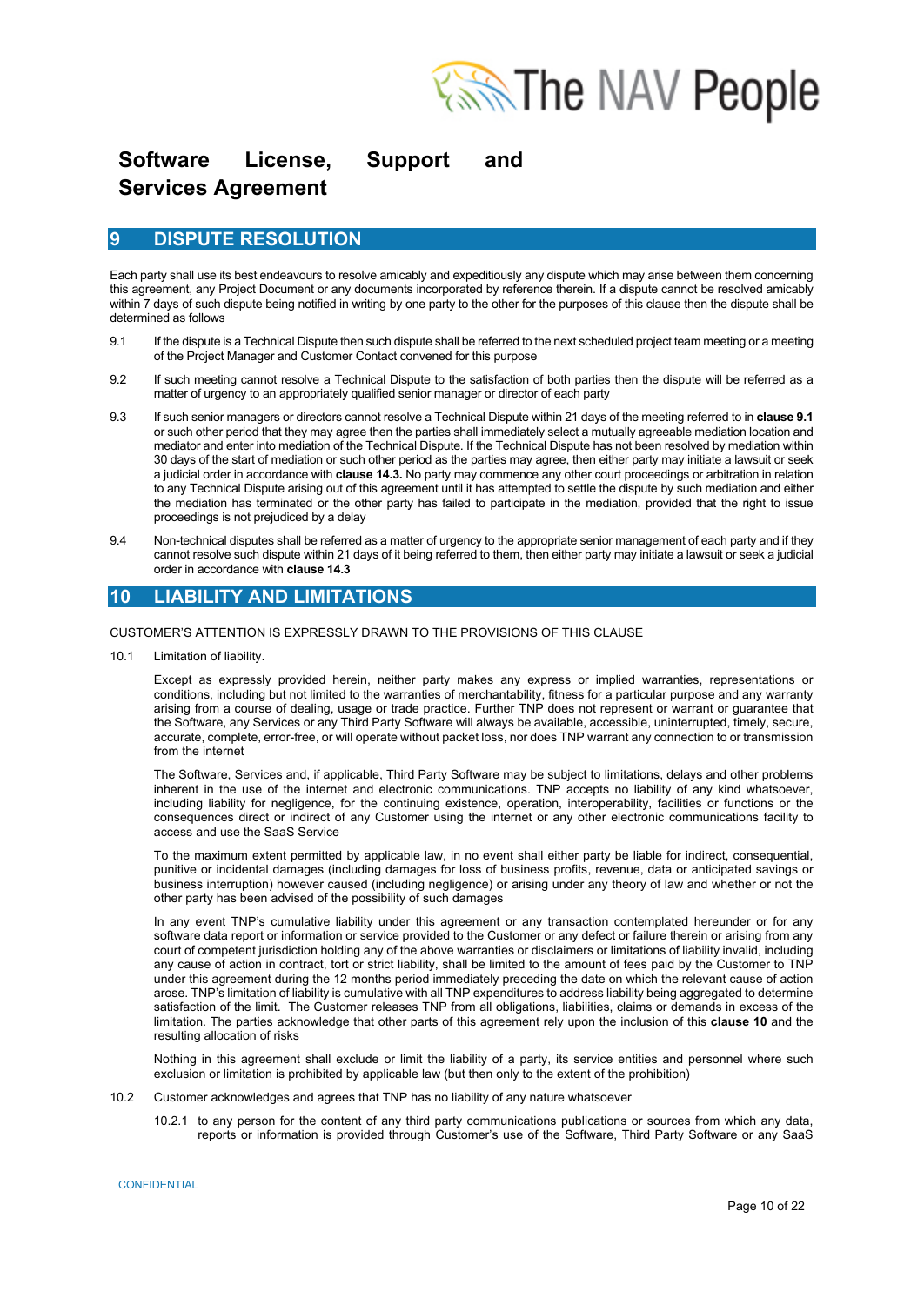

Service or

- 10.2.2 for such data, reports or information including without limitation its accuracy, quality, integrity, reliability or appropriateness for any purpose and the Customer shall be solely responsible and liable for any use it makes of such data, reports or information including any breach of copyright or other right obligation or duty recognised by the laws of any jurisdiction
- 10.3 TNP does not give any opinions or advice concerning the use or non-use of any data reports or information provided or available to Customer through its use of the Software, Third Party Software or any Service. Such data reports or information may need further expert or specialist advice or interpretation to be obtained by the Customer before they can be fully or partly understood or assessed or use made of or reliance placed on them
- 10.4 TNP accepts no liability for any claim notified to it more than six months after the date of receipt by the Customer from TNP of the data report or information in respect of which the claim arises
- 10.5 Notwithstanding any other provision of this agreement TNP does not warrant that use or operation of the Software or any Third Party Software will be uninterrupted or error-free
- 10.6 As some jurisdictions do not allow some of the exclusions set out in this **clause 10**, some of these exclusions may not apply to you. In the event that any court of competent jurisdiction rules any other limitation of liability invalid or unenforceable, TNP's total aggregate liability shall not exceed the total sum which TNP may recover with respect to its liability for such loss or damage under either its general public liability insurance or professional indemnity insurance (which at the date of this agreement is with respect to general public liability not less than \$1,000,000 per occurrence or series of occurrences arising from the one event and with respect to professional indemnity not less than \$1,000,000 for any one claim or series of claims arising out of one incident or event)
- 10.7 For the avoidance of doubt, time shall not be of the essence of this contract. If TNP shall fail to provide access to or use of the Software, any applicable Third Party Software or any Service by any applicable agreed date, other than as a consequence of any act or omission of the Customer (whether or not such act or omission constitutes a breach of this agreement) or a third party over which TNP has no control or responsibility, then TNP shall provide such resources as may be at its disposal and reasonably required in order to provide access to or use of the Software, Third Party Software or such Services within the shortest possible time thereafter and compliance by TNP with this **clause 10.7** shall be in full and final settlement of any liability it may have for any loss or damage suffered by the Customer as a result of such failure by TNP
- 10.8 The limitations contained in this section do not apply to either the Customer or TNP for breach of their respective confidentiality obligations in **clause 12** or for breaches of each other's intellectual property rights
- 10.9 The Customer and TNP agree that all terms and limitations of this agreement, including the warranty and liability limitations and exclusions, are fair and reasonable in light of the amounts to be paid by the Customer, the nature of the Services, the strength of the bargaining position of each party, the alternative ways the Customer's needs could have been met and the potential benefits and risks for both party in entering into this agreement

## **11 FORCE MAJEURE**

Notwithstanding anything else contained in this agreement, neither party shall be liable for any delay in performing its obligations under this agreement, any Project Document or other document created pursuant to or incorporated by reference into this agreement if such delay is caused by circumstances beyond its reasonable control and any delay caused by any act or omission of the other party (whether or not such act or omission constitutes a breach of this agreement) or a third party provided however that any delay by a subcontractor or supplier of the party so delaying shall not relieve that party from liability for delay except where such delay is beyond the reasonable control of the sub-contractor or supplier concerned. The performance of the affected party's obligations shall be suspended during the period that the relevant circumstances persist and, if applicable to any obligation under this agreement, any Project Document or other document created pursuant to or incorporated by reference into this agreement, the affected party shall be granted an extension of time for performance equal to the period of the delay. Except where such delay is caused by the act or omission of the other party (in which event the rights, remedies and liabilities of the parties shall be those conferred and imposed by the other terms of this agreement and by law) any costs arising from such delay shall be borne by the party incurring the same. Both parties will in any event use all reasonable endeavours to mitigate the impact of any event of force majeure and to recommence performance of their obligations under this agreement as soon as reasonably possible

## **12 CONFIDENTIALITY**

12.1 Definition of Confidential Information and Exclusions

If any party has any doubts about what constitutes Confidential Information then such party agrees to consult with the other party before acting in any manner that may breach its obligations under this agreement

Confidential Information shall not include any information, however designated, that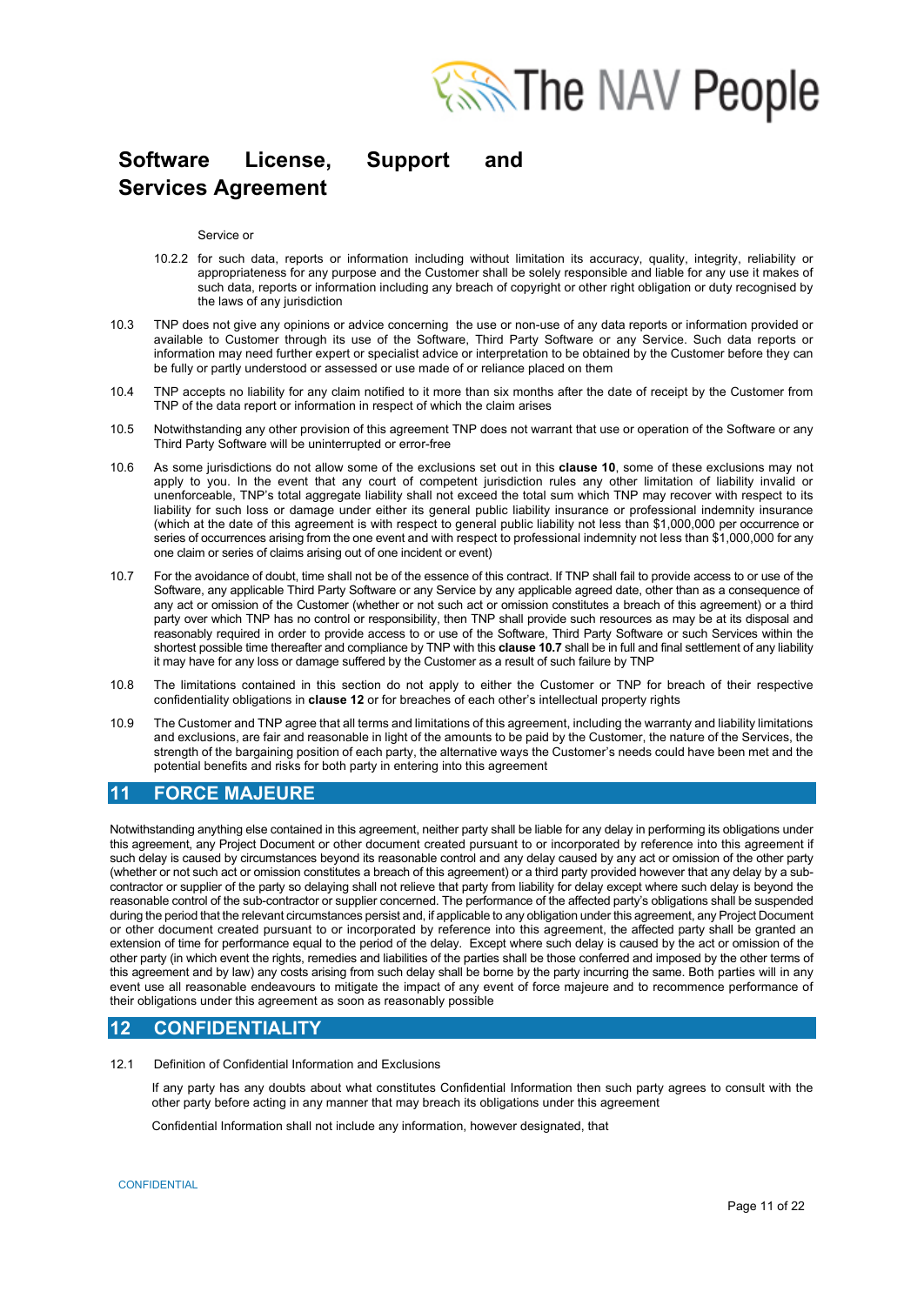

- 12.1.1 is or subsequently becomes publicly available without Receiving Party's breach of any obligation owed to Disclosing Party
- 12.1.2 became known to Receiving Party prior to Disclosing Party's disclosure of such information to Receiving Party pursuant to or prior to or in contemplation of this agreement
- 12.1.3 became known to Receiving Party from a source other than Disclosing Party other than by the breach of an obligation of confidentiality owed to Disclosing Party
- 12.1.4 is independently developed by Receiving Party without use of Disclosing Party's Confidential Information or
- 12.1.5 constitutes Suggestions (as defined in **clause 12.4** of this agreement)
- 12.2 Obligations Regarding Confidential Information.

Receiving Party shall

- 12.2.1 refrain from disclosing any Confidential Information of the Disclosing Party to third parties for ten (10) years following the date that Disclosing Party first discloses such Confidential Information to Receiving Party
- 12.2.2 take reasonable security precautions, at least as great as the precautions it takes to protect its own confidential information, but no less than reasonable care, to keep confidential the Confidential Information of the Disclosing Party and shall procure that all of its directors, employees, professional advisers and sub-contractors only have access to Confidential Information of the Disclosing Party on a need to know basis and are made aware of the obligations of **clause 12**
- 12.2.3 not disclose any Confidential Information to its sub-contractors without first obtaining their written agreement to confidentiality obligations no less stringent than those set out in this **clause 12**

Receiving Party may disclose Confidential Information of Disclosing Party in accordance with a judicial or other governmental order, provided that Receiving Party either

- 12.2.4 gives the Disclosing Party reasonable notice prior to such disclosure to allow Disclosing Party a reasonable opportunity to seek a protective order or equivalent, or
- 12.2.5 obtains written assurance from the applicable judicial or governmental entity that it will afford the Confidential Information the highest level of protection afforded under applicable law or regulation. Notwithstanding the foregoing, the Receiving Party shall not disclose any computer source code that contains Confidential Information of the Disclosing Party in accordance with a judicial or other governmental order unless it complies with the requirement set forth in **clause 12.2.4**

Receiving Party may disclose Confidential Information only to Receiving Party's employees and consultants on a needto-know basis. The Receiving Party will have executed or shall execute appropriate written agreements with third parties sufficient to enable Receiving Party to enforce all the provisions of these terms. Any such disclosures do not relieve the Receiving Party of its confidentiality obligations

Receiving Party shall notify the Disclosing Party immediately upon discovery of any unauthorized use or disclosure of Confidential Information or any other breach of this **clause 12** by Receiving Party and its employees and consultants, and will cooperate with Disclosing Party in every reasonable way to help Disclosing Party regain possession of the Confidential Information and prevent its further unauthorized use or disclosure

Upon termination of this agreement for any reason, Receiving Party shall, at Disclosing Party's request, return all originals, copies, reproductions and summaries of Confidential Information and all other tangible materials and devices provided to the Receiving Party as Confidential Information, or at Disclosing Party's option, certify destruction of the same

12.3 Non-Solicitation of Employees

The Customer agrees that they will not, during the time both parties are working together and for a period of two years following the voluntary or mutual termination of the contract with TNP, directly or indirectly solicit, or assist anyone else in the solicitation of, any of TNP's then current employees for the purpose of hiring them, engaging them as consultants, or inducing them to leave their employment with TNP

If TNP's Employee is approached by one of Entity's employees regarding potential employment, consultation or contract, as described above during the restrictive period of non-solicitation, the Customer must immediately (1) fully inform the employee or former employee of the his/her non-solicitation obligation described above; and (2) refrain from engaging in any communication with the employee or former employee regarding potential employment consultation or contract

12.4 Miscellaneous.

The parties acknowledge that monetary damages may not be a sufficient remedy for unauthorized disclosure of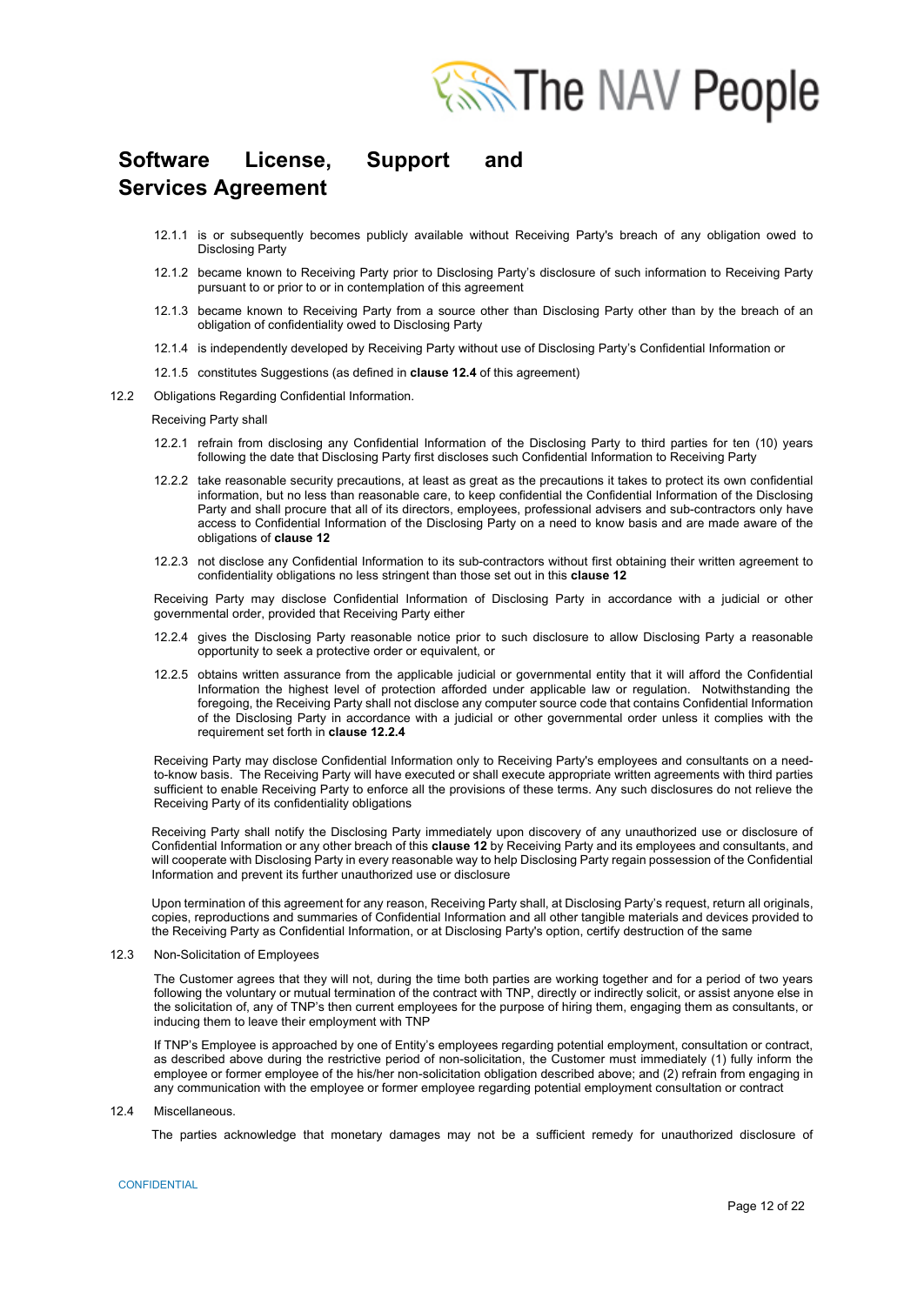

Confidential Information and that Disclosing Party shall be entitled, without waiving any other rights or remedies, to such injunctive or equitable relief as may be deemed proper by a court of competent jurisdiction

All Confidential Information is and shall remain the property of Disclosing Party. By disclosing Confidential Information to Receiving Party, Disclosing Party does not grant any express or implied right to Receiving Party to or under any patents, copyrights, trademarks, or trade secret information except as otherwise provided herein. Disclosing Party reserves without prejudice the ability to protect its rights under any such patents, copyrights, trademarks, or trade secrets except as otherwise provided herein

#### 12.5 Suggestions

The Customer may from time to time provide Suggestions to TNP. Both parties agree that all Suggestions are and shall be given entirely voluntarily. Suggestions, even if designated as confidential by the Customer, shall not, absent a separate written agreement, create any confidentiality obligation for TNP. Furthermore, except as otherwise provided herein or in a separate subsequent written agreement between the parties, TNP shall be free to use, disclose, reproduce, license or otherwise distribute, and exploit the Suggestions provided to it as it sees fit, entirely without obligation or restriction of any kind on account of intellectual property rights or otherwise

12.5 Use of Data.

Provided that all Customer Data disclosed or made available pursuant to this **clause 12.5** to any third party shall not identify such data with the Customer nor specifically identify any individual, company or entity, TNP may access, process, use and disclose to third parties data posted by or on behalf of the Customer on any website or computer network used in connection with the SaaS Service (including Customer Personnel Data) as reasonably necessary to operate or maintain the Software (including virus scanning), to comply with obligations of confidentiality TNP has to the Customer or other customers. TNP may use de-identified and/or aggregate Customer Data to evaluate or improve the performance and implementation of and to promote and market the Software, to perform statistical analyses and other data mining activities and to present such data in whatever format TNP requires to measure, amongst other things, interest in and use of the Software and to develop and design new products and services

### **13 TERMINATION**

- 13.1 Unless otherwise agreed, TNP shall permit the Customer to have access to and use of any Software and if applicable Third Party Software on any SaaS Service on the relevant Commencement Date and shall continue to permit such access and use thereafter only during such periods in respect of which the applicable Subscription Fees shall have been paid in full unless and until terminated under **clause 13.2**. Unless the parties otherwise agree in writing, at the end of any Subscription Period, the SaaS Services and Support will automatically be extended for a subsequent minimum Subscription Period unless the Customer or TNP gives not less than one calendar months' notice of termination with effect at the expiry of the then current Subscription Period
- 13.2 Either party may terminate this agreement by written notice to the other if
	- 13.2.1 the other party commits any breach of any provision of this agreement or any effective Order Form which is capable of remedy (including for the avoidance of doubt any breach referred to in **clause 13.2.2**) and that other party fails to remedy the breach within 14 days after receipt of a written notice giving full particulars of the breach and requiring it to be remedied
	- 13.2.2 the other party commits any breach of any provision of this agreement which constitutes a material breach and fails to remedy the breach within 30 days after receipt of a written notice giving full particulars of the breach and requiring it to be remedied (material breach for this purpose meaning a breach that has caused or, with the passage of time, will cause substantial harm to the interests of the aggrieved party or if it involves knowing and unauthorised infringement of the aggrieved party's intellectual property, or if it involves knowing or grossly negligent unauthorised disclosure or use of the aggrieved party's confidential information, or if it involves a continuing failure after warning to pay any undisputed fees when due, or if the aggregate effect of non-material breaches by the same party satisfies these standards for materiality)
	- 13.2.3 the other party shall have a receiver or administrative receiver appointed or shall pass a resolution for winding-up (otherwise than for the purpose of a bona fide scheme of solvent amalgamation or reconstruction) or a court of competent jurisdiction shall make an order to that effect or if the other party shall become subject to an administration order (or have an administrator appointed) or shall enter into any voluntary arrangement with its creditors or shall cease or threaten to cease to carry on business
	- 13.2.4 there are no outstanding Services agreed to be provided under this agreement
- 13.3 TNP may, immediately and in its sole discretion, terminate this agreement or suspend the delivery of any or all of the Services in the event that the Customer does not have all the licenses required to operate its business in its jurisdiction.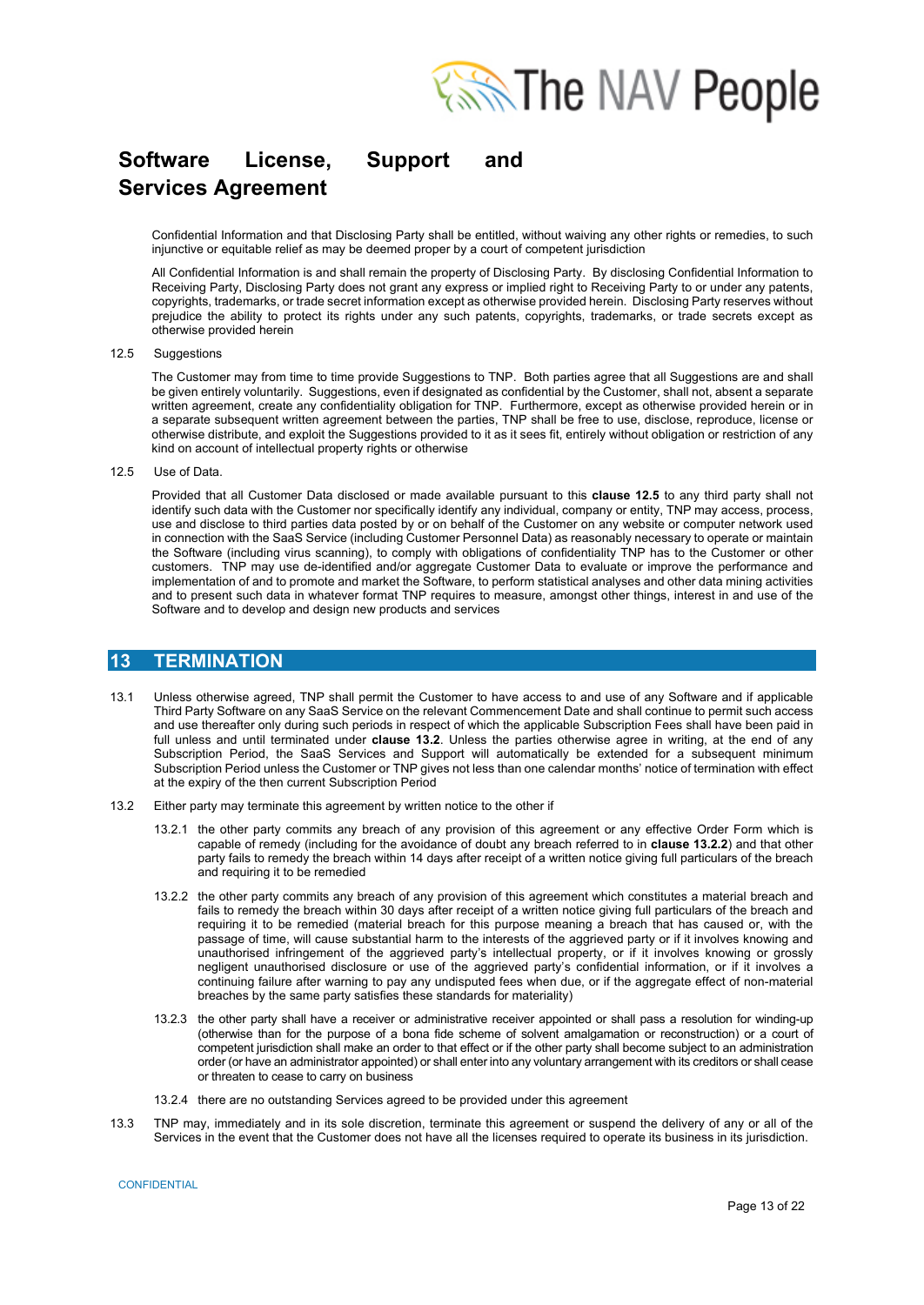

- 13.4 Upon any termination of this agreement
	- 13.4.1 provisions regarding fees and expenses, rights arising from Services, confidentiality and protection of intellectual property, limitations of liability, obligations on termination and any provisions specified as surviving in a Project Document will remain in effect
	- 13.4.2 subject as otherwise provided in this agreement and to any rights or obligations which have accrued prior to termination, neither party shall have any further obligation to the other under this agreement

### **14 GENERAL**

- 14.1 Neither party has been induced to enter into this agreement by a statement or promise which it does not contain. This agreement, including the Order Form and any applicable Project Document, constitutes the entire agreement between TNP and the Customer with respect to the supply of Services and supersedes all previous communications, representations and agreements either written or oral (save for fraudulent misrepresentation) with respect thereto. This shall not exclude any liability which a party would otherwise have to the other party in respect of any statement made fraudulently by that party prior to the date of this agreement. The application of any general terms and conditions upon which the Customer trades or which it seeks to impose by inclusion in any purchase order or by way of course of trading or otherwise are excluded and shall be of no effect
- 14.2 The Customer may not assign, transfer or otherwise dispose of any of its rights or obligations under this agreement without the prior written consent of TNP, such consent not to be unreasonably withheld or delayed. Subject to the foregoing, this agreement will bind and inure to the benefit of any successors and assigns. TNP may use subcontractors in the performance of the Services but will remain liable to the Customer in accordance with this agreement for the Services provided
- 14.3 If the Customer's address on its Order Form is in the United States, then this agreement and all matters arising out of or relating to this agreement shall be governed by and construed in accordance with the laws of the state of Nevada without regard to principles of conflicts of laws. The state and federal courts located in the State of Nevada shall have nonexclusive jurisdiction to adjudicate disputes arising out of or relating to this agreement. If the Customer's address on its Order Form is in Canada, then this agreement and all matters arising out of or relating to this agreement shall be governed by and construed in accordance with the laws of the Province of British Columbia without regard to principles of conflicts of laws. The provincial courts located in the Province of British Columbia shall have non-exclusive jurisdiction to adjudicate disputes arising out of or relating to this agreement. The parties hereby irrevocably consent to the jurisdiction of such courts
- 14.4 Each provision of this agreement shall be construed separately and notwithstanding that the whole or any part of any such provision may be held by any body of competent jurisdiction to be illegal invalid or unenforceable the other provisions of this agreement and the remainder of the provision in question shall continue in full force and effect. The parties hereby agree to attempt to substitute for any invalid or unenforceable provision a valid or enforceable provision which achieves to the greatest extent possible the economic legal and commercial objectives of the invalid or unenforceable provision
- 14.5 The relationship of TNP to the Customer is solely that of independent contractor, and nothing contained herein is intended or will be construed as establishing an employment, joint venture, partnership, commission agent or other business relationship between the parties
- 14.6 Any variation of this agreement or any Project Document must be in writing, and signed by an authorised representative of each of the parties. No term or provision hereof will be deemed waived and no breach excused unless such waiver or consent is in writing and signed by the party claimed to have waived or consented
- 14.7 The Customer agrees that TNP may refer to the Customer as a customer of TNP and as a user of its Software in TNP marketing and public relations material. For the avoidance of doubt, this **clause 14.8** does not give either party the right to disclose Confidential Information
- 14.8 The parties confirm their intent not to confer any rights on any third parties by virtue of this agreement

### **15 DATA PROTECTION**

- 15.1 The Customer acknowledges that in connection with the performance of its obligations under this agreement TNP and any Vendor used in connection with the SaaS Service may carry out processing on Customer Personal Data. TNP shall carry out such operations in compliance with any applicable data protection legislation in force from time to time
- 15.2 The Customer acknowledges that it is solely responsible for the creation of all Customer Personal Data upon which TNP and any Vendor used in connection with the SaaS Service carries out processing under this agreement. The Customer shall make obtain and maintain all necessary notifications authorisations and consents the Customer is required to have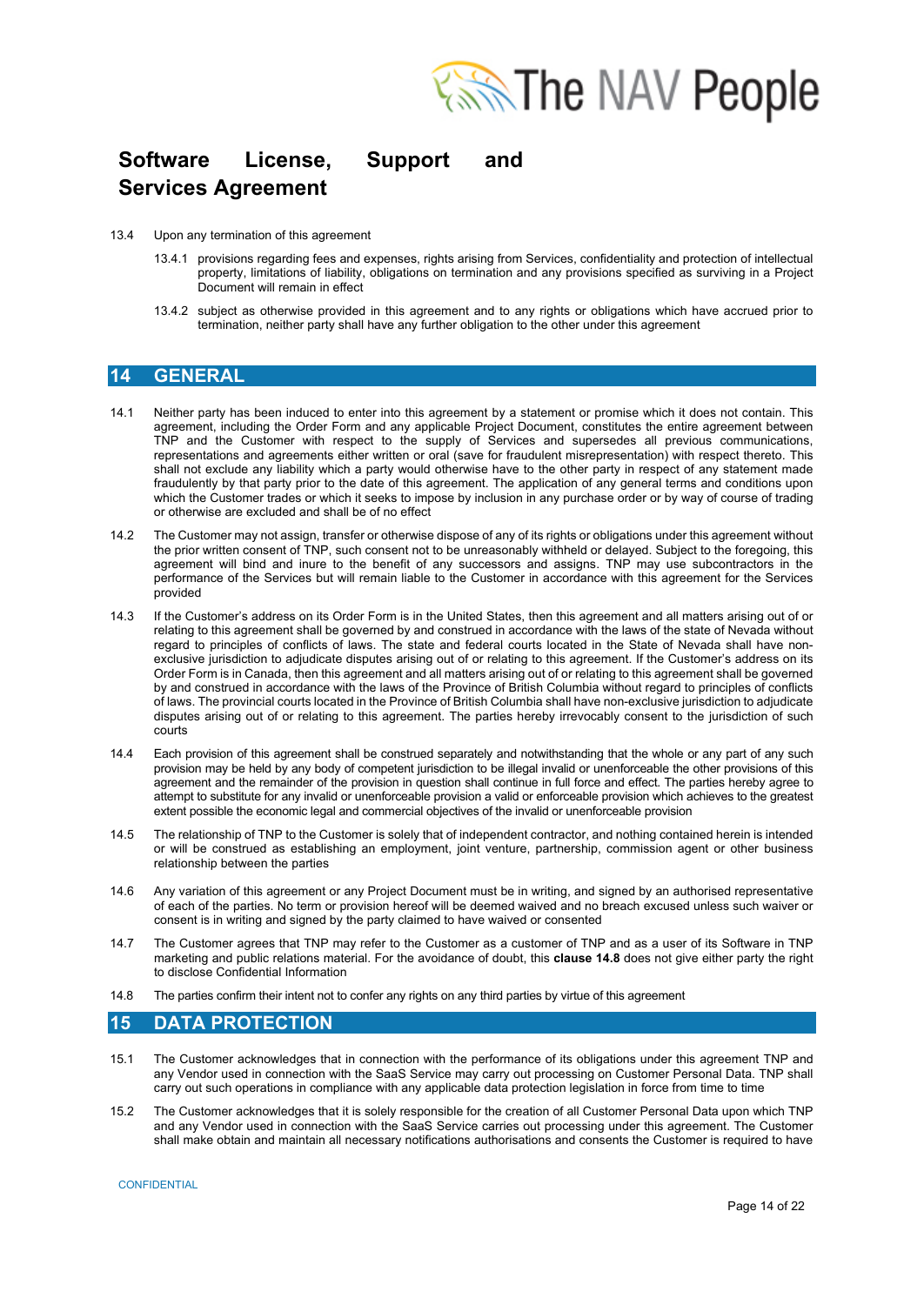

for the processing of Customer Personal Data to be carried out under this agreement. TNP acknowledges that Customer Personal Data in the possession of TNP and any such Vendor shall at all times remain the property of Customer

- 15.3 The Customer hereby instructs TNP and any Vendor to carry out such processing on Customer Personal Data as is reasonably required by TNP to perform its obligations under this agreement and TNP agrees to instruct its Vendors to process such data solely in accordance with this instruction and any applicable data protection legislation. The Customer may vary the instruction given by this **clause 15.3** with respect to the processing of Customer Personal Data at any time by written notice to TNP provided that TNP shall have no liability of any kind to the Customer for any loss or damage suffered by or claim made by any person against the Customer arising directly or indirectly from TNP complying with such notice
- 15.4 TNP agrees to ensure that its Vendors maintain appropriate technical and organizational measures to prevent any unauthorized or unlawful processing of Customer Personal Data and to guard against accidental loss or destruction of, or damage to, Customer Personal Data
- 15.5 TNP shall, as soon as commercially practicable (and in any event within seventy-two (72) hours of becoming aware of it), give the Customer notice of any known breach of the Customer Personal Data or any unauthorized use or disclosure of Customer Personal Data. Such notice will include the full particulars known to TNP and TNP will cooperate with any investigation initiated by the Customer

### **16 NOTICES**

- 16.1 Any document, notice, claim or demand to be given served or made by either party to the other in connection with this agreement shall be sufficiently given served or made by delivering or sending the same by hand or courier, recorded delivery or registered air mail post, facsimile or email to the registered office or any notified address of the party to whom it is addressed
- 16.2 Any such document, notice, claim or demand shall be deemed to be given served or made
	- 16.2.1 if delivered, at the time of delivery
	- 16.2.2 if sent by courier, at the expiration of 12 hours of the same having been despatched
	- 16.2.3 if posted, at the expiration of 2 days after the envelope containing the same shall have been posted
	- 16.2.4 if sent by facsimile or email, upon completion of transmission

### **17 ELECTRONIC AGREEMENTS**

The Customer acknowledges and agrees that

- 17.1 by accessing, using, receiving or downloading any Software and by making electronic transmissions to TNP in connection therewith this agreement and any other licence, usage or other conditions attaching from time to time to the use of Software or Services are legally binding upon it whether or not an authorised employee agent or contractor of the Customer clicked on any electronic button or such similar links as may be designated by TNP to accept this agreement or gain access to and use any Software or Service using the internet or other electronic forms of communication
- 17.2 pursuant to any applicable statutes, regulations, rules, ordinances or other laws, it accepts the use of electronic signatures, contracts, orders and other records and to electronic delivery of notices, contractual terms, records of transactions and other data initiated or completed through electronic means with TNP and
- 17.3 it hereby waives any rights or requirements under any statutes, regulations, rules, ordinances or other laws in any jurisdiction which require an original signature or delivery or retention or filing of electronic or non-electronic records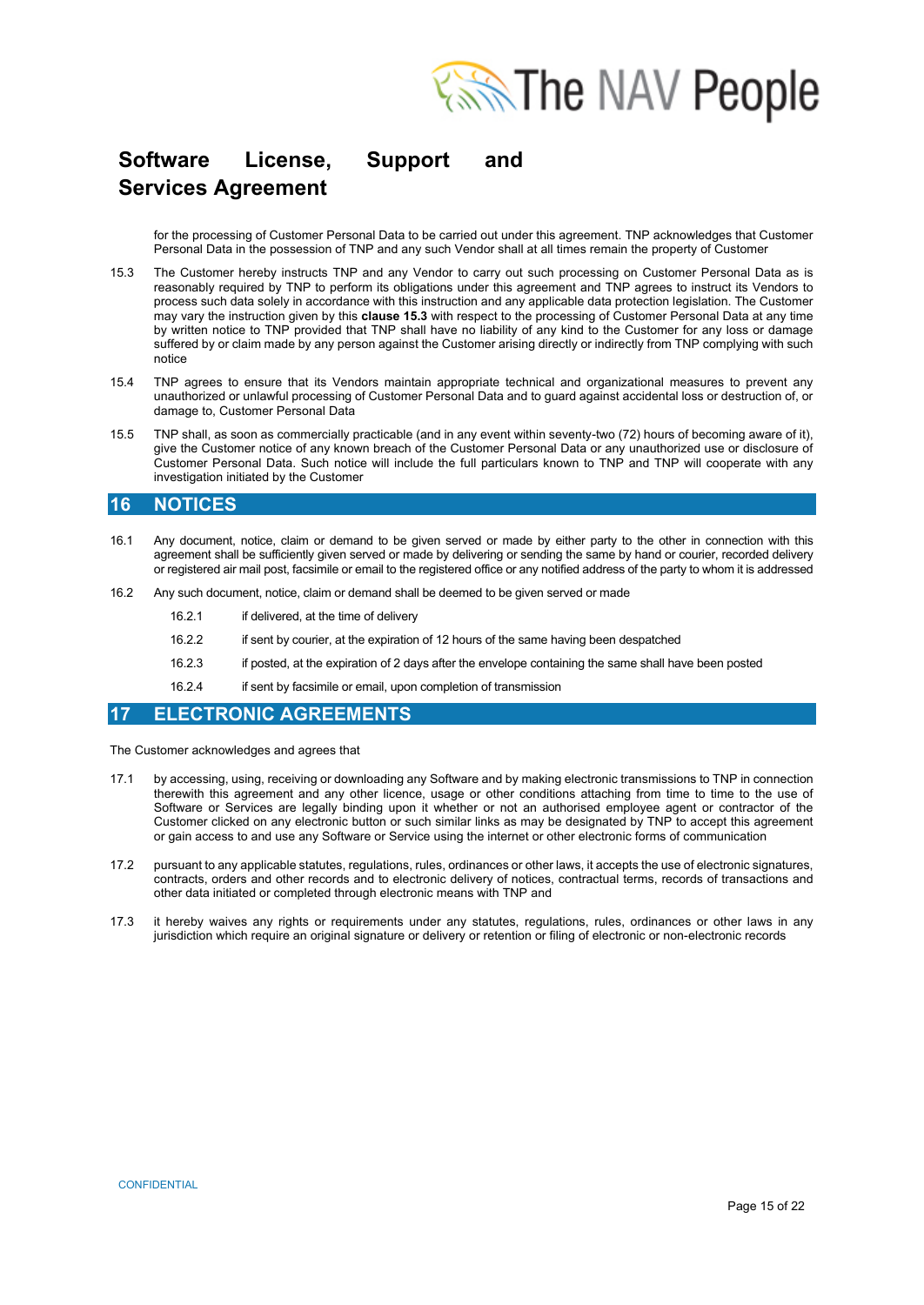

## **SCHEDULE 1**

### **SOFTWARE SUPPORT**

### **Section 1**

### **Support Definitions**

| "Error"                     | any failure of the Software or if applicable Third Party Software caused directly and solely by<br>the coding of such software to provide the facilities or functions that are set out in the<br>applicable specification sheet published by TNP or if applicable the Third Party Software<br>Vendor or agreed in any Order Form |
|-----------------------------|----------------------------------------------------------------------------------------------------------------------------------------------------------------------------------------------------------------------------------------------------------------------------------------------------------------------------------|
| "Service Level Agreement"   | the service levels for Support and for the SaaS Service as set out in Section 4 of this<br><b>Schedule 1</b>                                                                                                                                                                                                                     |
| "Support Commencement Date" | the commencement of a Subscription Period in respect of which the relevant Subscription<br>Fee has been paid or the date set out in any Order Form                                                                                                                                                                               |
| "Support Contact(s)"        | Customer personnel identified to TNP in writing who are trained and qualified to act as liaison<br>points with TNP in respect of Errors, initial such contacts to be identified in the Order Form                                                                                                                                |
| "Support Hours"             | the hours each weekday, excluding weekends and United States Federal holidays, during<br>which Support will be provided by TNP as set out in the Order Form                                                                                                                                                                      |
| "System Environment"        | a system of integrated computer hardware, operating systems software, computer peripherals<br>and facilities provided by TNP or its contractors to allow the Customer over the internet to<br>access and use the Software and, if applicable Third Party Software                                                                |

### **Section 2**

#### **How Support Works**

- 2.1 Subject to the terms of this agreement TNP will provide Support during the Support Hours Subject to the terms of this agreement Support shall include
	- 2.1.1 Error correction
	- 2.1.1 Enor correction
	- 2.1.3 subject to payment of any applicable Subscription Fees or consultancy or implementation fees, New Releases
- 2.2 Support shall commence on the Support Commencement Date and shall continue for the relevant Subscription Period or as otherwise set out in any Order Form
- 2.3 TNP shall respond to Errors and supply Support solely through the Support Contacts, in accordance with the Service Level Agreement
- 2.4 Prior to the Support Commencement Date, the Customer shall nominate three (3) (or such other number as is agreed by TNP) named Support Contacts. The Customer may change the identities of the Support Contacts from time to time upon reasonable prior written notice to TNP. The Customer accepts that it may not be possible for TNP to resolve an Error in detail until it can be discussed with a Support Contact
- 2.5 In the case of Errors that originate in Third Party Software, TNP shall
	- 2.5.1 liaise with the relevant Third Party Software Vendor to obtain a fix or workaround for the Error and
		- 2.5.2 implement such fix or workaround within the SaaS Service

The Customer acknowledges that the response times of such Vendor may be longer than those set out in the Service Level Agreement and there may be additional conditions applicable. The Customer agrees that TNP shall have no liability in respect of delays in providing fixes or workarounds, or failure to provide such fixes or workarounds, for Errors in Third Party Software as a result of delays or failures on the part of the relevant vendor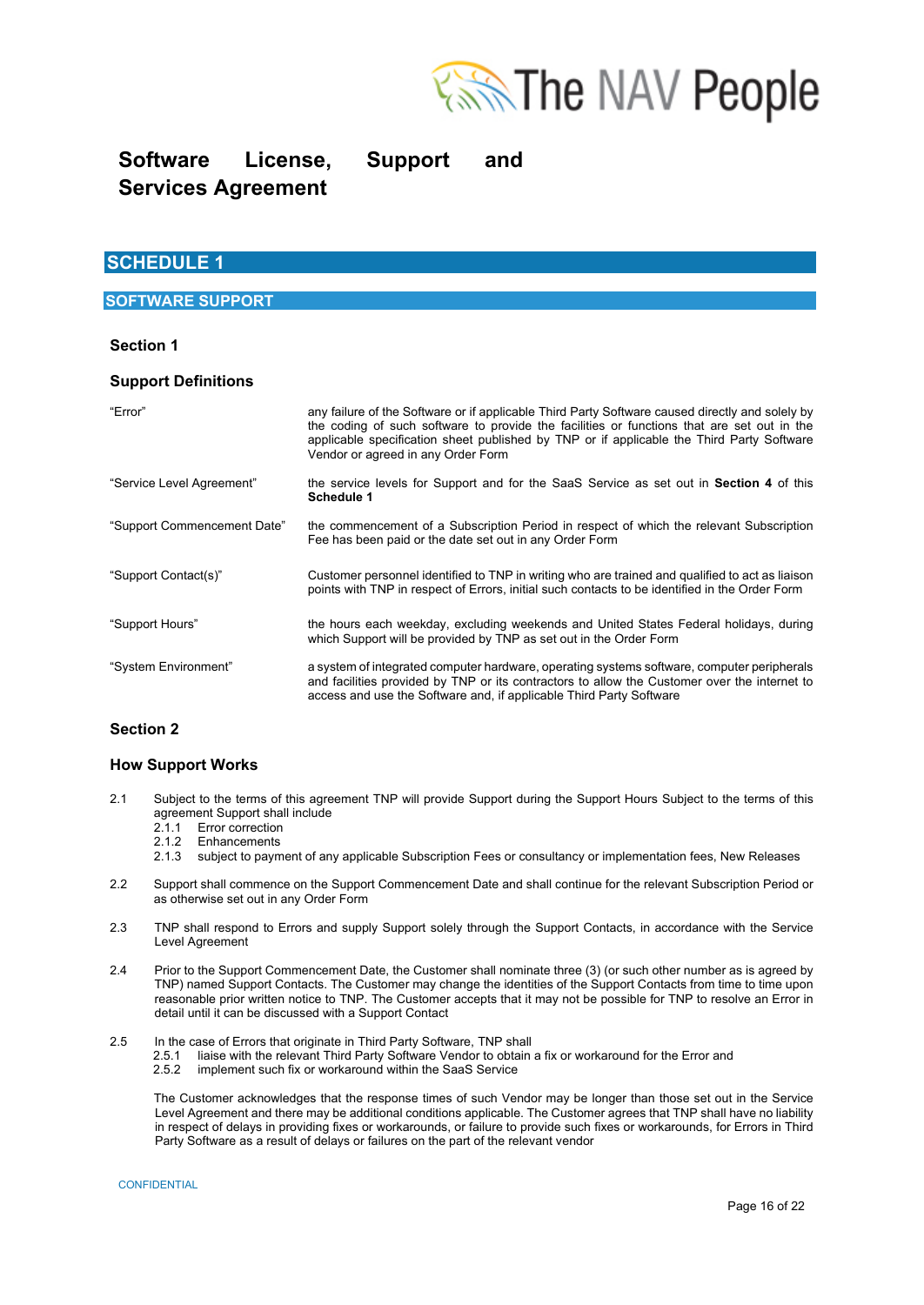

- 2.6 Upon TNP's request, the Customer shall promptly provide TNP with a written statement of and any further reasonable information concerning any Error requiring Support
- 2.7 The Customer acknowledges and agrees that for TNP to provide any Support, where the Customer is in possession or control of the Software or, if applicable, Third Party Software, the Customer must ensure that TNP Support personnel are provided with all necessary and appropriate approvals, permissions, rights, access information and necessary physical or remote electronic access to the relevant hosting service and the Software and Third party Software for the purpose of investigating or rectifying reported Errors. In the event that the Customer is responsible for providing such access but fails to obtain the necessary and appropriate approvals, rights or information, the Customer shall not, seek any action or remedy from TNP in association with any loss, damage, costs or expense incurred or suffered by the Customer arising directly or indirectly from any such failure and TNP shall not be obliged to continue to provide Support in connection with the relevant Error until such approvals, rights, information or access is provided
- 2.8 TNP shall respond to a reasonable number of queries from the Support Contacts where such queries are not in respect of Errors. However, the Customer acknowledges that Support is not a substitute for training, and if TNP (acting reasonably) believes that the volume and/or nature of queries indicates that one or more of the Support Contacts requires additional training, TNP reserves the right to withhold response to any further queries from such Support Contacts until they have undertaken the necessary training

#### **Section 3**

#### **Exclusions from Support**

- 3.1 TNP shall be under no obligation to provide Support in respect of
	- 3.1.1 Errors resulting from any modifications or customisations of the Software or if applicable Third Party Software after the Commencement Date not made by TNP. For the avoidance of doubt, such modifications shall include but not be limited to changes to the logical or physical file system or database schema for the Software or if applicable Third Party Software or changes to the data made directly by or on behalf of the Customer without use of such software or its interfaces
	- 3.1.2 any software other than the Software or if applicable Third Party Software
	- 3.1.3 incorrect or unauthorised use of Software or if applicable Third Party Software or operator error
	- 3.1.4 any fault, incompatibility with or lack of capacity of the SaaS Service upon which the Software or if applicable Third Party Software is installed, other than to comply with the SaaS Service Levels in **Section 4.12** of this **Schedule 1**
	- 3.1.5 use of the Software or if applicable Third Party Software with operating systems or other supporting software other than those agreed by TNP
- 3.2 TNP shall notify the Customer as soon as TNP is aware that any Error is not covered by Support and the reasons for that decision and any time spent by TNP investigating such Errors will be chargeable at TNP's then current rates. TNP shall invoice such charges at its discretion and such invoices shall be paid within 14 days from the invoice date

### **Section 4**

#### **Service Level Agreement**

#### 4.1 **TNP Error Resolution Process**

A team of TNP help desk advisers receive and log the initial call from a Customer Contact. The help desk will identify the caller and log the software issue. They have access to an extensive knowledge database and should an adviser be unable to immediately resolve the issue it is escalated to the second line help desk and if necessary, thereafter in accordance with **section 4.8** of this **Schedule 1**

 $4.2$ 

Software issues referred to the second line help desk will be handled by the appropriately qualified consultant who will attempt to simulate the issue through a process of replication. If the consultant is unable to replicate the issue, TNP will seek to investigate the issue in situ using a remote diagnostic link to the Software, Third Party Software or SaaS Service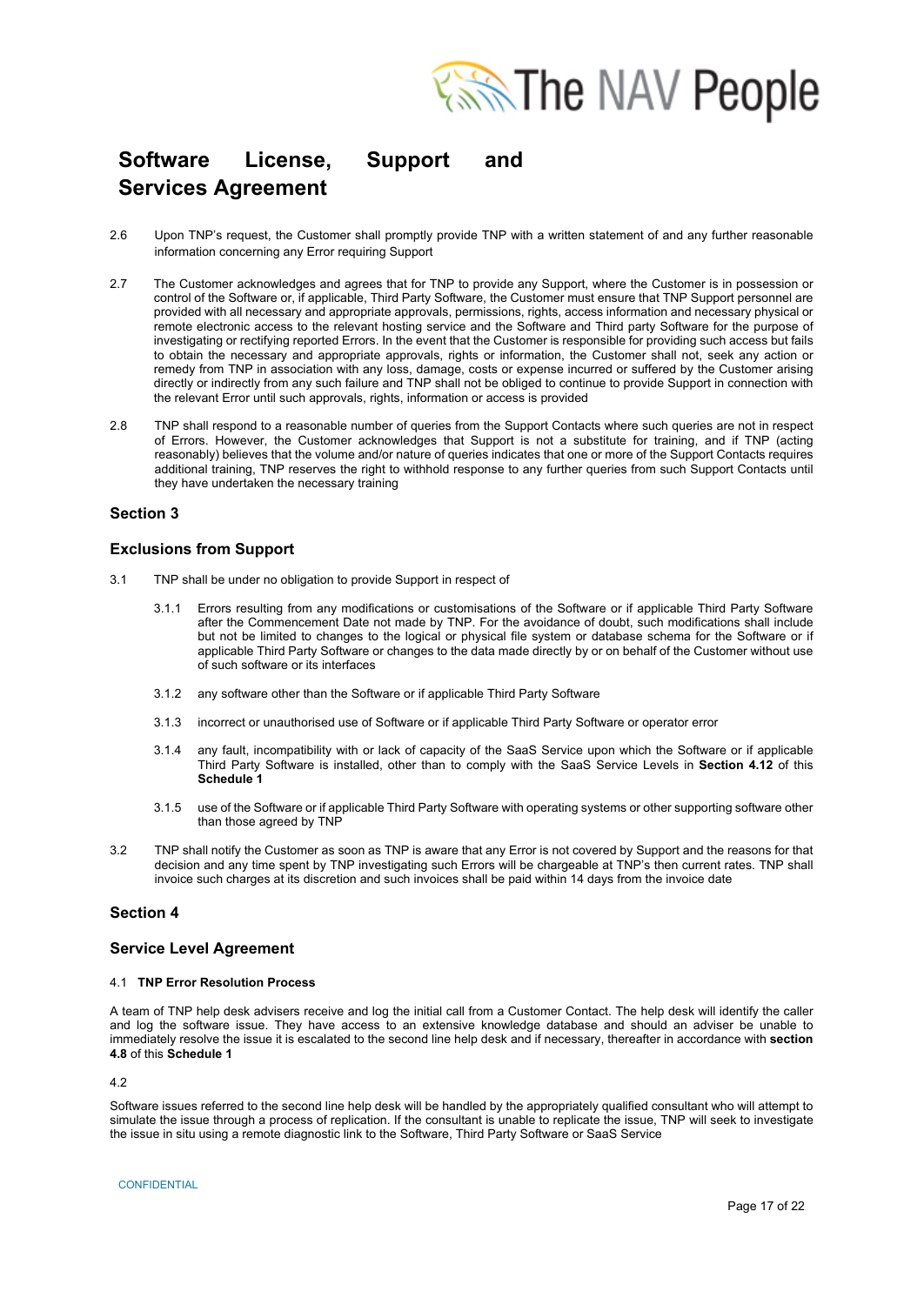

#### 4.3

If, following the remote diagnostic process, the issue remains unresolved then it will be referred to the product support manager. Following a review of the issue the product support manager may form a virtual team. This virtual team is explained in greater detail below as it represents an important stage in the resolution of the most difficult issues

#### 4.4

To ensure that the virtual team contains the necessary expertise, team members will be resourced from throughout TNP. The team may include operating system experts, database consultants as well as application consultants with the most appropriate skills for the product(s) concerned. Depending on the nature of the issue the team may also include the software authors. At all times the main focus and priority of the virtual team will be the resolution of the issue and a team leader will be appointed to help co-ordinate the process

The virtual team will work to eliminate those areas that may be causing the problem. These may include the database, the operating system, application(s), data, network and communications or possibly user error. Progress on the resolution will be reported back to ensure that the process remains focused. Details of the issue and the action taken will be recorded in the knowledge database and the issue logging database

#### 4.5 **Reporting an Error to TNP**

TNP will provide telephone and email access to the Help Desk during the Support Hours,

| E-Mail:    | support@thenavpeople.com |
|------------|--------------------------|
| Telephone: | +1 888 609 6766          |

If the Customer has purchased Support outside of Support Hours, such Support shall be for Priority Levels 1 and 2 only as defined in **section 4.9** of this **Schedule 1**. The Support Contacts should use their training and their own internal knowledgebase to attempt to resolve any issue prior to it being reported to TNP. To ensure that Errors are handled efficiently and effectively, contact with TNP shall only be made by the Support Contacts

#### 4.6 **On contacting TNP, the Support Contacts will have to provide**

- Caller Name and Email Address
- Company Name and Contact ID
- Application Name, Module and Version Number
- Full Description of Error including Error Codes

TNP will establish the Priority Classification of each Support issue in consultation with the Support Contact

#### 4.7 **At any time the issue status will be one of**

| <b>Status</b>               | <b>Description</b>                                                                                                              |
|-----------------------------|---------------------------------------------------------------------------------------------------------------------------------|
| On-going                    | The issue is open with actions waiting to be performed by TNP                                                                   |
| <b>Pending Case</b>         | The issue is open. The Customer is waiting for a response from TNP                                                              |
| New Release Request         | The issue is open. The item requires an upgrade to a later version of the software                                              |
| <b>Waiting for Customer</b> | The issue is open. TNP is waiting for the Customer to perform one or more actions                                               |
| <b>SMR Request</b>          | The issue is open. TNP is waiting for a response from a Third Party Software Vendor. An<br>SMR is a system modification request |
| <b>Bug Fix</b>              | The issue is open. TNP is waiting for a Vendor to release a patch to Third Party Software                                       |
|                             | or recommend a workaround                                                                                                       |
| <b>Issue Closed</b>         | The issue has been resolved by TNP                                                                                              |

#### 4.8 **Software Errors are resolved as follows**

Front Line Support – A representative from the Help Desk takes the initial issue and attempts an expeditious resolution after recording, analysing, referring to the knowledgebase data and using its best endeavours to resolve the issue

Second Line Support – Software Errors are escalated to Second Line teams (generally, if the issue has not been resolved by Front Line Support within 15 minutes). Each second line team is formed from functional specialists who will seek to resolve the issue in accordance with **section 4.2** of this **Schedule 1**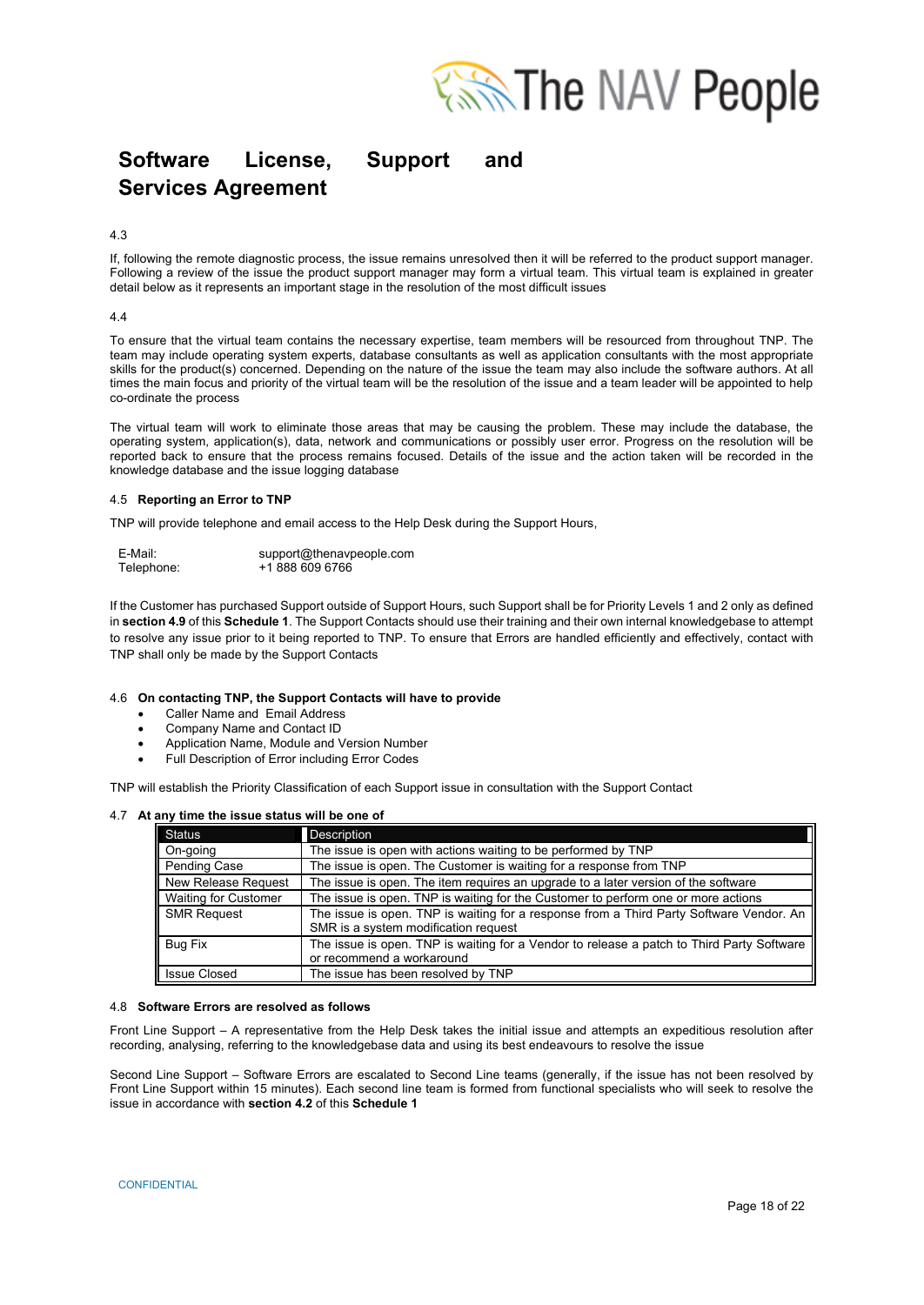

Third Line Support – Second Line Support will escalate Software Errors to TNP product support managers investigate all issues where the Second Line team needs guidance from product specialists. In relation to Errors or issues concerning Third Party Software, product support managers may escalate such issues to the software manufacturers and in such circumstances will work with them in order to provide a resolution or workaround as quickly as possible. In most cases the Error correction updates will be made available in the next Service Pack

#### 4.9 **Software Errors are prioritised as follows**

| Priority              | <b>Description</b>                                                              | <b>Examples</b>                                                                                              |
|-----------------------|---------------------------------------------------------------------------------|--------------------------------------------------------------------------------------------------------------|
|                       | System down or unable to access<br>data                                         | Users cannot log into the system<br>Users cannot use specific function.                                      |
| $\overline{2}$        | Time-critical business function out of<br>action or malfunctioning              | <b>Cannot create Picks</b><br>Cannot produce Invoices                                                        |
| 3                     | Non time-critical business<br>function out of<br>action<br>or<br>malfunctioning | Cannot print management report                                                                               |
| 4                     | Other                                                                           | Advice<br>regarding<br>requested<br>configuration of a report<br>Requests for modifications to the<br>system |
| $5 -$ Training        | Training Requests                                                               | See section below                                                                                            |
| $6 - On$ site Request | On Site Support Requests                                                        | See section below                                                                                            |

#### 4.10 **Priorities are actioned, with indicative response/fix times as follows**

| Action                                                                                                                                                  | Priority 1      | Priority 2      | <b>Priority 3</b> | Priority 4     |
|---------------------------------------------------------------------------------------------------------------------------------------------------------|-----------------|-----------------|-------------------|----------------|
| Response<br>from<br>knowledgeable<br>support<br>will<br>consultant<br>who<br>work<br>commence<br>on<br>diagnosing<br>solving<br>and<br>the issue within | working hour    | 2 working hours | 4 working hours   | 2 working days |
| Status Updates within                                                                                                                                   | 2 working hours | 4 working hours | 8 working hours   | 5 working days |
| Escalate<br>Customer<br>tο<br><b>Services</b><br>Supervisor<br>within                                                                                   | 2 working hours | 8 working hours | 2 working days    | Not applicable |
| Endeavour<br>Resolve<br>To<br>(Fix) within                                                                                                              | working day     | 2 working days  | 5 working days    | Not applicable |

#### 4.11 **Error resolution management**

In order to fully diagnose an issue TNP may need to recreate it on a test system. TNP maintains a test system for the two most recent releases of the Software. TNP's ability to provide solutions to any issues encountered on older releases may be constrained to general advice and guidance or workarounds already known to TNP and contained in its support knowledge-base.

In order to protect their product's integrity, the Vendors strive to control the development and distribution of patches in favour of incorporating fixes into Service Packs. If TNP and the Vendors cannot provide the Customer with a viable workaround or the issue is time-critical such that it poses a serious disruption to its business, TNP will consider the business case for developing a patch to solve the issue. The business case will be determined by taking account of the

- Loss or disruption suffered as result of the issue
- Likelihood that the issue will impact other users of the same release
- Amount of effort that will be necessary to expend on developing and testing the patch
- Risk that the patch may impact TNP products' integrity
- Time saved over waiting for the fix to be incorporated into a Service Pack

#### 4.12 **SaaS Service Levels**

SaaS service levels are to be provided during the System Environment Operational Hours and are at all times subject to the System Environment Maintenance Hours, the System Environment Downtime requirements and to the following SaaS Service Level exclusions

- 4.12.1 the free tier of the Azure<sup>™</sup> Active Directory 4.12.2 the developer tier of the Azure<sup>™</sup> API Mana
- the developer tier of the Azure™ API Management Service and BizTalk™ services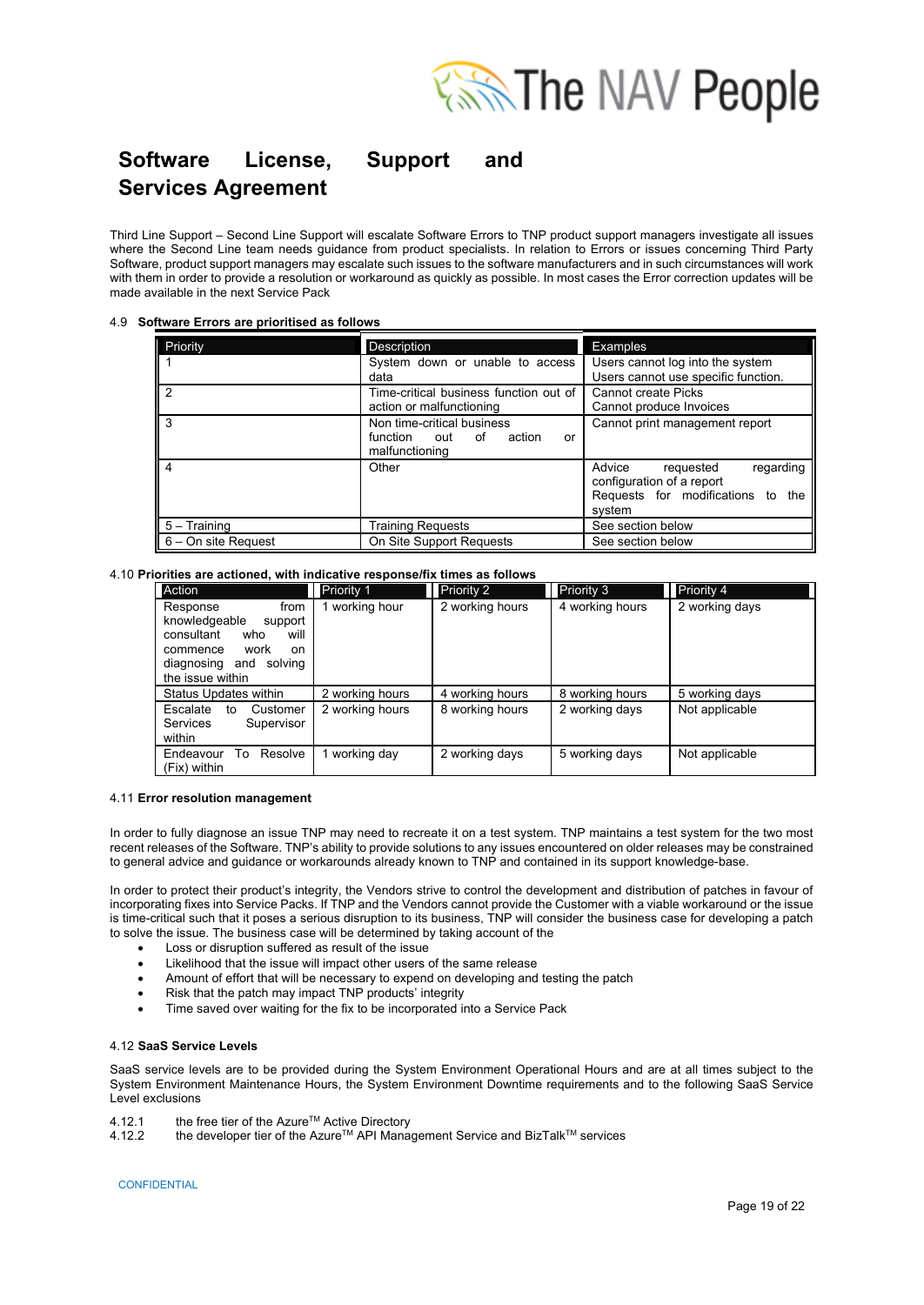

4.12.3 Azure Mobile Services, Azure™ Multi-Factor Authentication, Azure Remote App and other related services Azure™ offers in connection with its SaaS service from time to time unless otherwise agreed to by TNP in writing 4.12.4 performance or end-to-end bandwidth across public networks such as the Internet

For the avoidance of doubt, the assumptions TNP has used in agreeing to these service levels are based upon information obtained from the Customer and TNP's understanding of the Customer's proposed use of the System Environment. If those assumptions change, then these service levels will be subject to change

#### **SaaS Service Levels**

#### **System Environment Maintenance Hours**

System Environment Maintenance Hours are the hours from 23.00 to 06.00 each day during which the Systems Environment may be interrupted to the Customer for carrying out routine maintenance activities required by professional computing practice, including Offline backup

Software maintenance work, including testing new versions

Testing restart and recovery

Implementation of release upgrades and service packs for System Environment components

Reboots of the System Environment may be required during maintenance work and Customer Users are advised not to use the platform during these periods. For the avoidance of doubt, downtime due to maintenance works carried out during System Environment Operational Hours will form part of the Systems Environment Downtime calculation

#### **System Environment Operational Hours**

The System Environment Operational Hours are periods of time during which the System Environment will be made available subject to the Service Levels for routine Customer processing requirements. For the avoidance of doubt, the Systems Environment will be generally available for routine processing requirements at all times outside the System Environment Operational Hours but during such periods operations will not be subject to Service Levels

Systems Environment Operational Hours will be between 0600hrs and 2300hrs each day

Generally maintenance work will not be performed during System Environment Operational Hours unless it is unavoidable

### **System Environment Downtime**

Systems Environment Downtime is the total number of hours in a calendar month that the Systems Environment is unavailable for the Customer's use, due to a cause that is the primary responsibility of TNP or its contractors, during Systems Environment Operational Hours and is expressed as a percentage of Systems Environment Operational Hours

System Environment Downtime is calculated as the total hours of downtime in a calendar month that have accumulated from such causes during Systems Environment Operational Hours, (where those Incidents have had downtime in excess of 5 minutes) plus (+) maintenance works carried out during System Environment Operational Hours in the same period divided by (/) Systems Environment Operational Hours in the same period times (x) 100%. Systems Environment Downtime so calculated shall not exceed 1% in any Calendar Month

Expressly excluded from any Systems Environment Downtime calculations is downtime due to force majeure, time to implement agreed upgrades to Third Party Software or other reasons not within the responsibility of TNP and its contractors, including without limitation the Customer or Customer User's inability to access the System Environment due to a public communications facility or network including the Internet

| <b>Maintenance Notification Service Level</b>      |                             |                                          |  |
|----------------------------------------------------|-----------------------------|------------------------------------------|--|
| <b>Type of Maintenance</b>                         | <b>Anticipated Downtime</b> | <b>Advance Notice to be Given</b>        |  |
| Planned (e.g. upgrades of hardware or<br>software) | As estimated                | Seventy-two (72) hours<br>3 working days |  |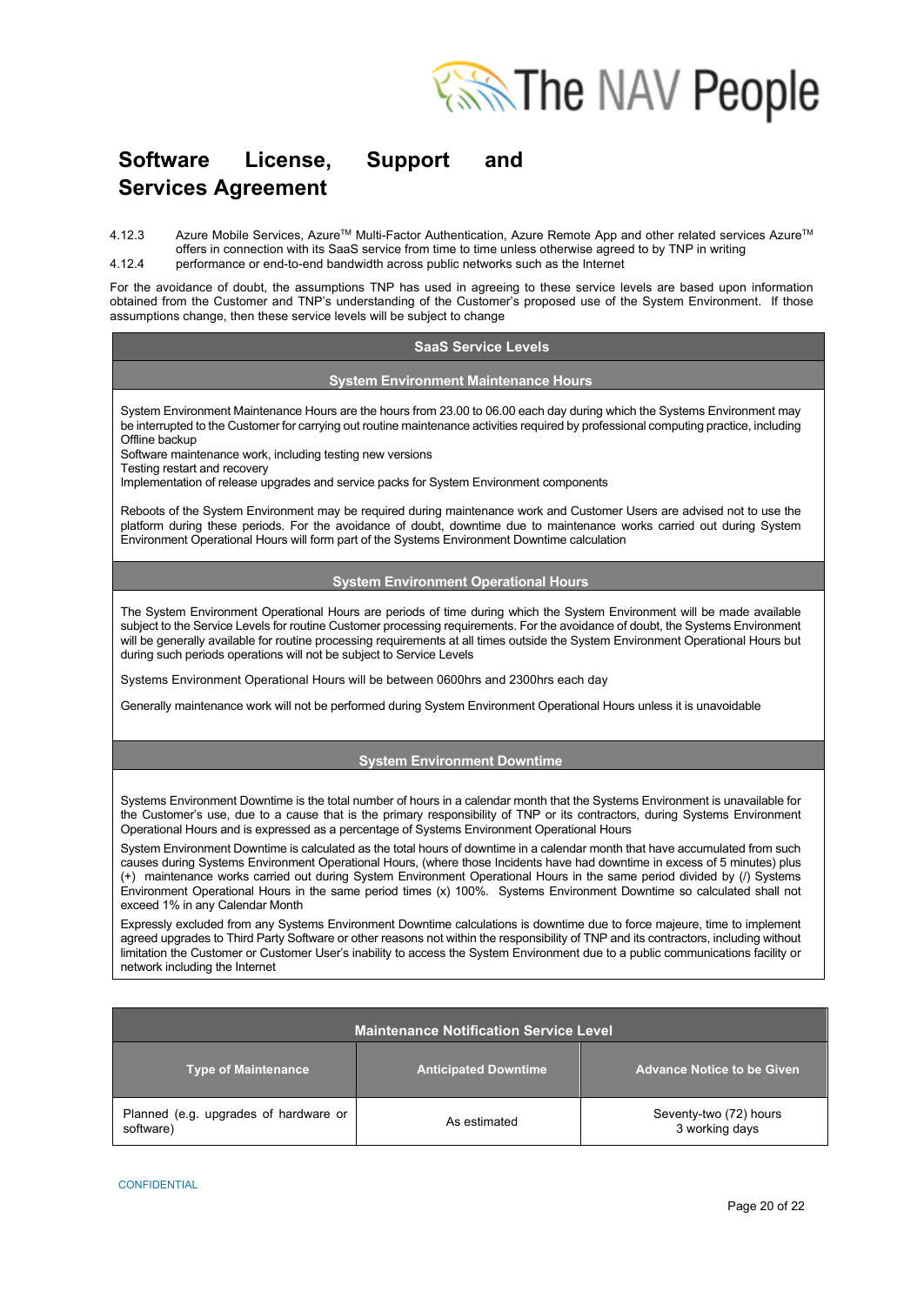

| Unplanned                 | Up to two (2) hours | Not $\le$ four (4) hours        |
|---------------------------|---------------------|---------------------------------|
| Urgent or emergency works | As estimated        | As much as reasonably practical |

#### 4.13 **Software Enhancements and New Releases**

Subject to the terms of this agreement, Enhancements and New Releases will be provided for the Software and if applicable Third Party Software specified in the relevant Order Form.

Where an Enhancement or New Release of the Software or if applicable, Third Party Software is available, the Customer may request a copy of that release to be installed on the SaaS Service for its use

The Customer is not obliged to implement an Enhancement unless

- 1. The version which the Customer is running is due to be dropped from TNP's Supported Software List<br>2. The Enhancement will fix a known support issue
- The Enhancement will fix a known support issue

Implementation of any Enhancement or New Release by TNP will be managed in accordance with TNP's change policies at the time and charged for at TNP's then current daily rates

#### 4.14 **Termination of Third Party Software Support**

In the event that any Third Party Software Vendor terminates TNP's right to continue to provide Support to the Customer for its Third Party Software, TNP shall use its reasonable endeavours to source a replacement supplier for such Support where possible. In the event that TNP is unable to source a replacement supplier, TNP may terminate upon twenty (20) days written notice to the Customer its obligations under this Agreement to support the relevant software. For the avoidance of doubt any such Vendor may also be able to source an alternative supplier of support for the Third Party Software and the Customer agrees to contact that Vendor and deal in good faith with both the Vendor and TNP in connection with finding such replacement supplier

## **SCHEDULE 2**

### **SERVICE EXCLUSIONS**

Unless specified in any Order Form or otherwise agreed in writing, the following items are not part of Services provided under this agreement and shall remain the sole responsibility of the Customer

- 1. maintenance, support, management, licensing, authorisations or consents in connection with any Customer Data, Customer Personal Data or any Customer database
- 2. documentation, configuration, testing, maintenance, support, ongoing development work for or installation or Enhancements of the Software or any applicable Third Party Software other than new developments or releases of the Software or Third Party Software that TNP, in its absolute sole discretion, agrees to install and support under this agreement for access and use by the Customer during any Subscription Period
- 3. procurement, provision, maintenance, support, upgrading, installation, licensing, management or any advice or other services in connection with any Customer software, hardware, desktop equipment, infrastructure or peripherals, computer systems, or environment or the Customer's telecommunications network or facilities
- 4. acquisition, licensing, management, development work or integration with any software of any third party (other than as expressly agreed in connection with Third Party Software)
- 5. Customer or Customer User training
- 6. Customer data conversion or migration
- 7. the design or technical requirements in respect of the interface between the SaaS Service and the Customer's computer systems or its environment or the Customer's telecommunications network or Customer premises
- 8. the procurement, provision, adequacy, licensing, maintenance or support of or any advice in connection with the software or for any systems, computer, device or facility used by the Customer or any Customer User to access or use the SaaS Service or any website or computer network used in connection with the SaaS Service